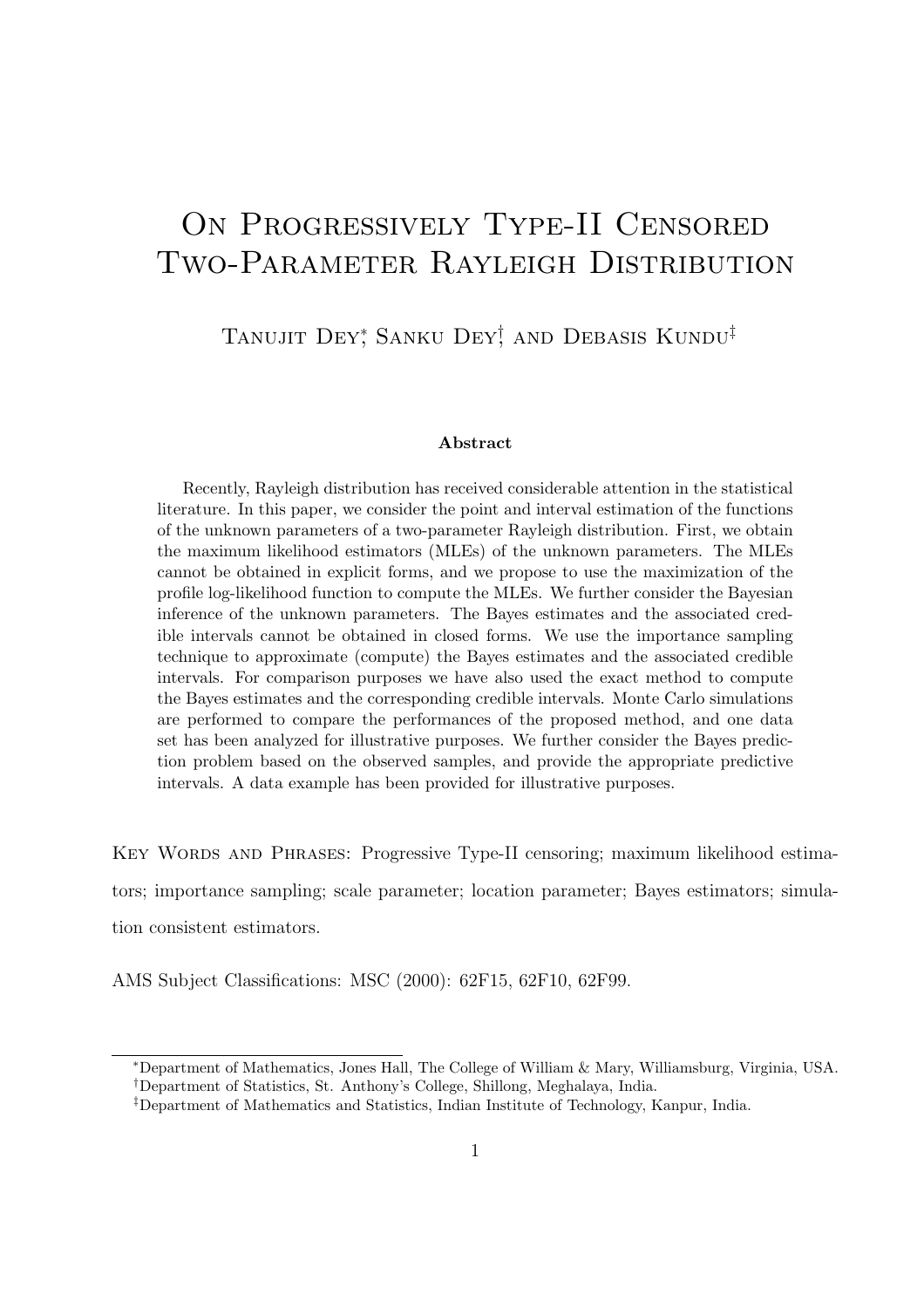#### 1 INTRODUCTION

The Weibull distribution is one of the most popular distributions in analyzing lifetime data. It can have increasing, decreasing and constant hazard functions depending on the shape parameter. Rayleigh distribution can be obtained as a special case of the Weibull distribution, where the shape parameter is taken to be 2.

Rayleigh distribution was introduced by Lord Rayleigh (1880), in connection with a problem in acoustics, way before Weibull distribution was introduced by W. Weibull (1951). Rayleigh distribution has a nice connection with other distributions like chi-square and extreme value distributions. Estimations, predictions, and inferential issues of one-parameter Rayleigh distribution haven been extensively studied by different authors, see for example Johnson, Kotz and Balakrishnan (1994), Dey and Das (2007), Dey (2009), Howlader and Hossain (1995), and the references therein.

Very recently, Khan, Provost and Singh (2010) considered the two-parameter Rayleigh distribution and considered the predictive inference based on doubly censored samples. The two-parameter Rayleigh distribution, which has one scale and one location parameter has the following probability density function (PDF);

$$
f(x; \lambda, \mu) = 2\lambda(x - \mu)e^{-\lambda(x - \mu)^2}; \quad x > \mu, \quad \lambda > 0.
$$
 (1)

Here  $\lambda > 0$  and  $0 < \mu < \infty$  are the scale and location parameters respectively. Due to the presence of the location parameter, the two-parameter Rayleigh distribution can be used more effectively to analyze real life data than one-parameter Rayleigh distribution.

In reliability or life testing experiments, the data are often censored. Among the different censoring schemes, Type-I and Type-II are the most popular censoring schemes. Unfortunately, in any of these censoring schemes, it is not possible to withdraw live items during the experiment. In this paper, we consider a generalization of the classical Type-II censoring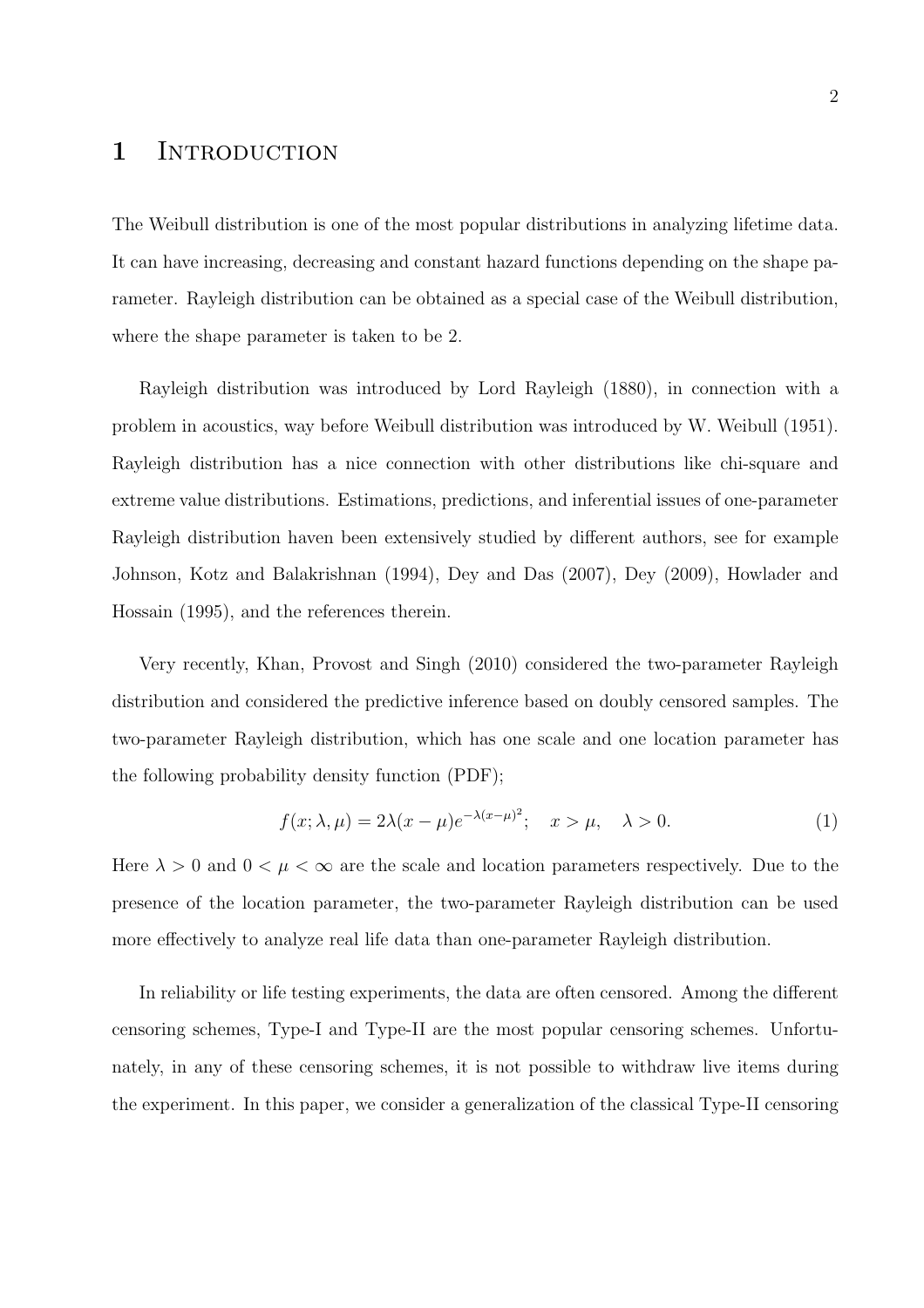scheme, where it is possible to withdraw live items during the experiment, and it is known as progressive Type-II censoring scheme.

Although, progressive censoring scheme was introduced long ago in the statistical literature, in recent years the progressive censoring scheme has received considerable attention in the statistical literature, see for instance the book by Balakrishnan and Aggrawalla (2000), and an excellent review article by Balakrishnan (2007). For some recent references, the readers are referred to Kundu (2008), Pradhan and Kundu (2009) or Pradhan and Kundu (2011) and see the references cited therein.

Recently, Huang and Wu (2008), Kim and Han (2009) and Wu and Huang (2010) considered the statistical inferences and some related issues for one-parameter Rayleigh distribution when the data are progressively censored. In this paper we consider the point and interval estimation of the functions of the unknown parameters of a two-parameter Rayleigh distribution when the data are progressively Type-II censored. We first consider the maximum likelihood estimators (MLEs) of the unknown parameters. The MLEs of the unknown parameters cannot be obtained in closed form, and we propose to use the maximization of the profile log-likelihood function to compute the MLEs of the unknown parameters.

Next, we consider the Bayesian inference of the unknown parameters under the assumptions of independent gamma and uniform priors on the scale and the location parameters respectively. It is observed that the Bayes estimates and the associated credible intervals cannot be obtained in closed form. We use the importance sampling procedure to approximate (compute) the Bayes estimates and the associated credible intervals. For comparison purposes we have also used the exact method to compute the Bayes estimates and the corresponding credible intervals. Monte Carlo simulations are performed to see the effectiveness of the proposed method, and a data analysis is performed for illustration. It is observed that the importance sampling method works quite satisfactorily in this case. The main ad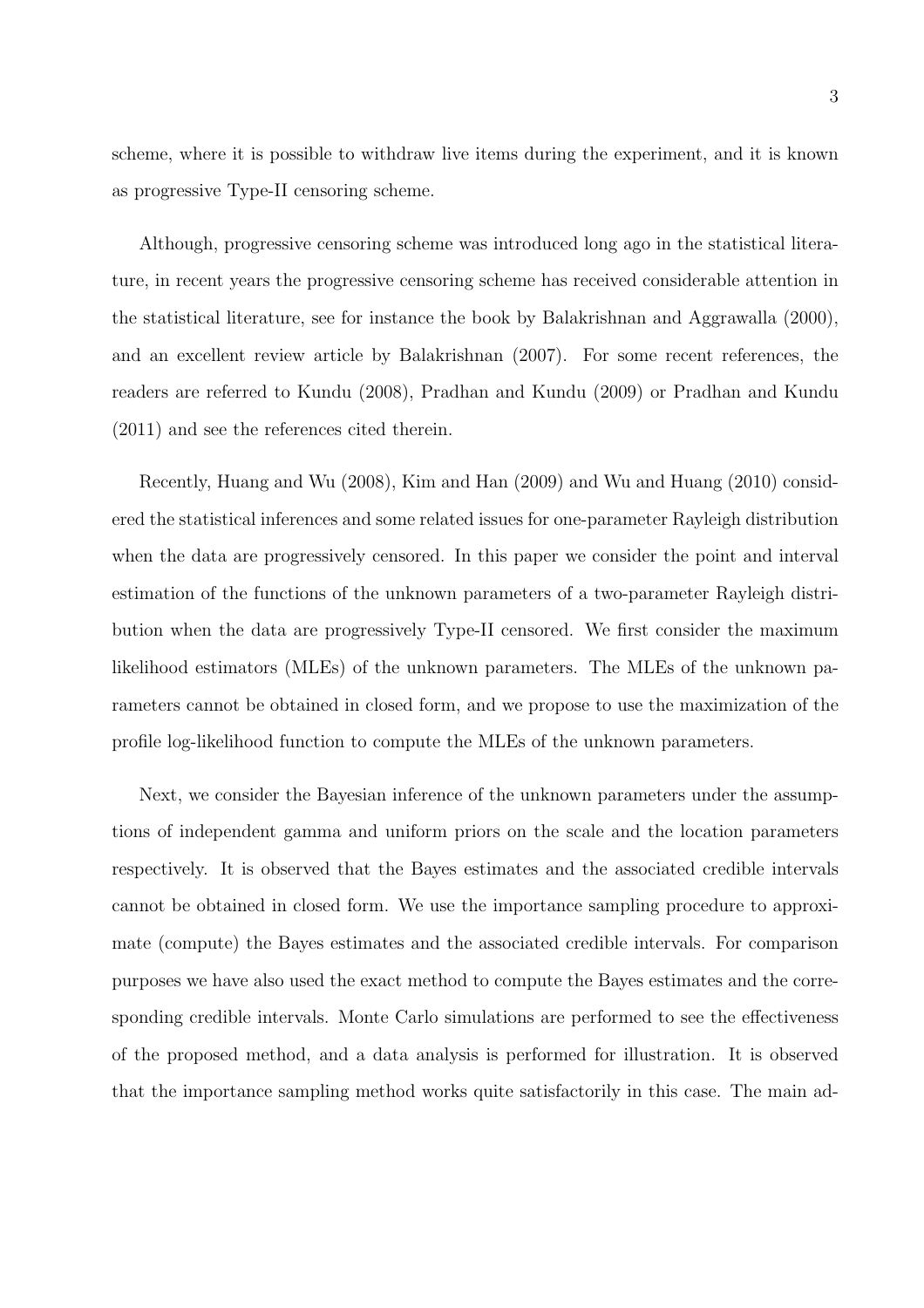vantage of the importance sampling method is that the same generated samples can be used to construct the Bayes estimates of the different functions of the parameters, and also to construct the associated credible intervals. It is not required to perform different integrations for different estimators.

Another important problem in life testing experiments is the prediction of the unknown observable belonging to a future sample, based on the current available sample, known in literature as informative sample. For different applications and for relevant references, the readers are referred to Al-Hussaini (1999), Basak, Basak and Balakrishnan (2006) or Kundu and Howlader (2010). In this paper, we consider the prediction problem in terms of the estimation of the predictive density of an unobserved observation based on the observed sample. We also construct a predictive interval for a future observation using the importance sampling procedure. An illustrative example has been provided.

The rest of the paper is organized as follows. In Section 2, we briefly discuss about the basic properties of the two-parameter Rayleigh distribution, and also progressive Type-II censoring scheme. In Section 3, we provide the MLEs of the unknown parameters. Bayes estimators and the associated credible intervals are provided in Section 4. Monte Carlo simulation results and the analysis of a data set have been provided in Section 5. Prediction problem has been considered in Section 6, and finally conclusions appear in Section 7.

#### 2 Preliminaries

#### 2.1 RAYLEIGH DISTRIBUTION: A BRIEF REVIEW

The two-parameter Rayleigh distribution as defined in (1) is always unimodal and it has the following cumulative distribution function (CDF)

$$
F(x; \lambda, \mu) = 1 - e^{-\lambda(x - \mu)^2}; \quad x > \mu.
$$
 (2)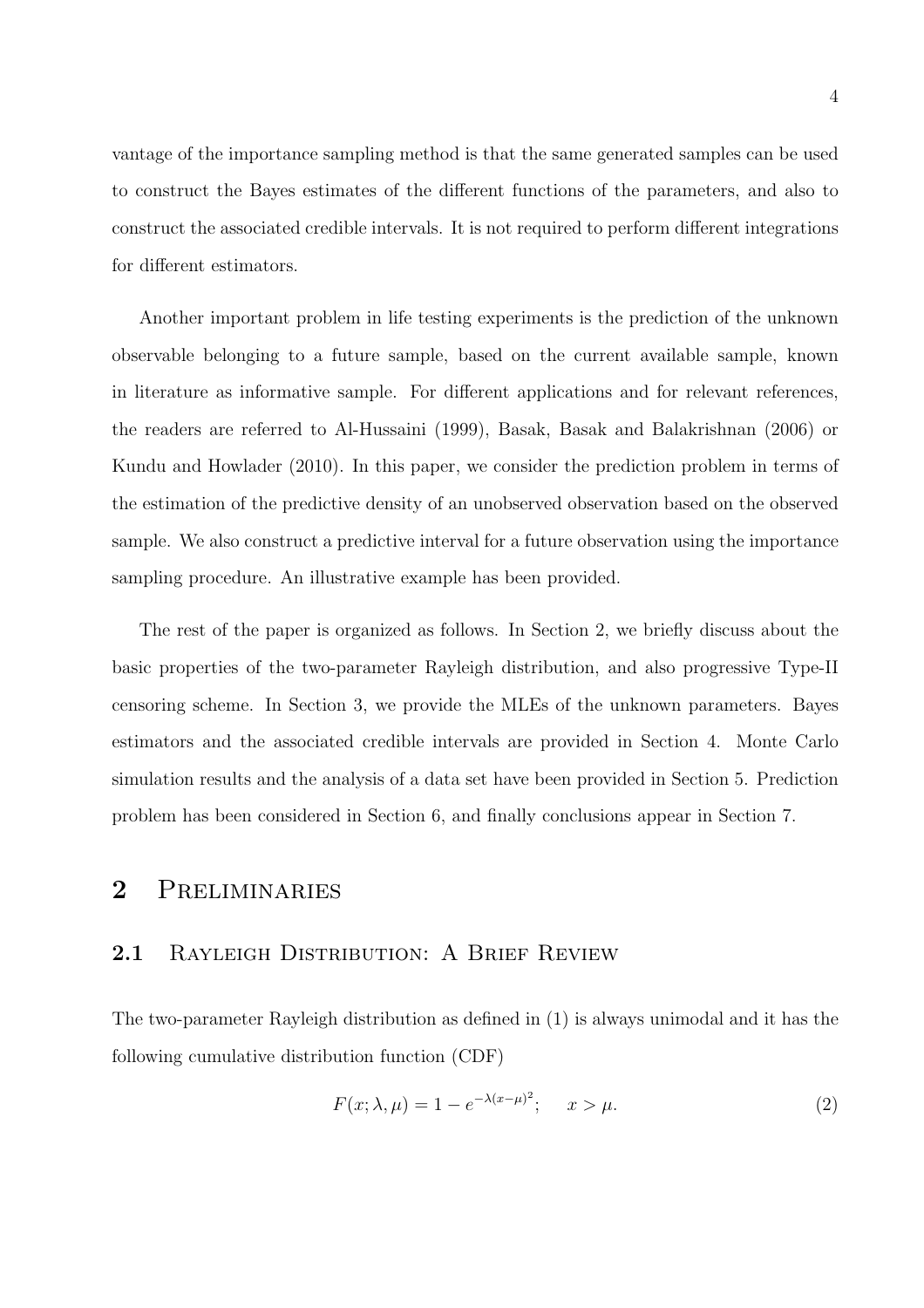The hazard function of the two-parameter Rayleigh distribution is an increasing function. All the moments of a two-parameter Rayleigh distribution exists. But if the random variable  $X$  follows two-parameter Rayleigh distribution as in  $(2)$ , then the, then the elements of the Fisher information matrix may not be finite.

#### 2.2 Progressive Type-II Censoring Scheme

Progressive Type-II censoring scheme can be described as follows: Suppose n units are placed on a life test and the experimenter decides before hand the quantity  $m$ , the number of failures to be observed. Now at the time of the first failure,  $R_1$  of the remaining  $n-1$  surviving units are randomly removed from the experiment. At the time of the second failure,  $R_2$  of the remaining  $n - R_1 - 1$  units are randomly removed from the experiment. Finally, at the time of the m-th failure, all the remaining surviving units  $R_m = n - m - R_1 - \cdots - R_{m-1}$ are removed from the experiment.

Therefore, a progressive Type-II censoring scheme consists of m, and  $R_1, \dots, R_m$ , such that  $R_1 + \cdots + R_m = n - m$ . The m failure times obtained from a progressive Type-II censoring scheme will be denoted by  $t_1, \dots, t_m$ .

### 3 Maximum Likelihood Estimators

Based on the observed sample  $t_1 < \cdots < t_m$  from a progressive Type-II censoring scheme,  $(R_1, \dots, R_m)$ , the likelihood function can be written as

$$
L(\lambda, \mu) = c \prod_{i=1}^{m} f(t_i; \lambda, \mu) \left[ 1 - F(t_i; \lambda, \mu) \right]^{R_i}; \quad \lambda > 0, 0 < \mu < t_1,
$$
 (3)

where  $c = n(n - 1 - R_1) \cdots (n - R_1 - \cdots - R_{m-1} - m + 1)$ , and  $f(\cdot)$  and  $F(\cdot)$  are same as defined before in (1) and (2) respectively. Therefore ignoring the additive constant, the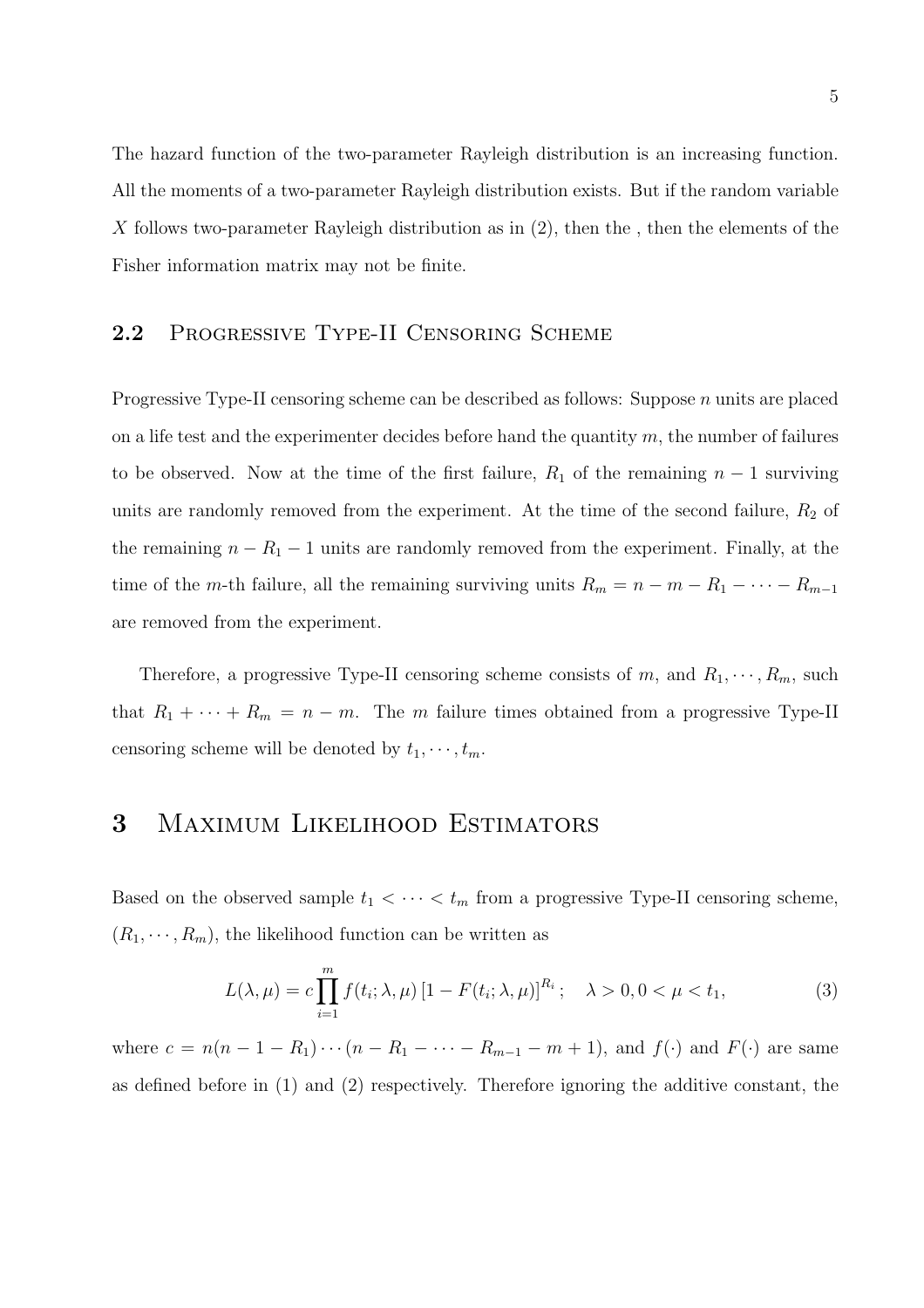log-likelihood function can be written as

$$
l(\mu,\lambda) = m \ln \lambda + \sum_{i=1}^{m} \ln(t_i - \mu) - \lambda \sum_{i=1}^{m} (R_i + 1)(t_i - \mu)^2; \quad \text{if} \quad \mu < t_1 \tag{4}
$$

and 0 otherwise. The MLEs of the unknown parameters can be obtained by maximizing the log-likelihood function (4) with respect to the unknown parameters. We have the following result:

THEOREM 1: For  $m \geq 2$ , the MLEs of  $\mu$  and  $\lambda$  for  $(\mu, \lambda) \in [0, t_1) \times (0, \infty)$  exists and they are unique.

PROOF: See in the Appendix.

To compute the MLEs, consider the two normal equations;

$$
\frac{\partial l(\lambda,\mu)}{\partial \lambda} = \frac{m}{\lambda} - \sum_{i=1}^{m} (R_i + 1)(t_i - \mu)^2 = 0
$$
\n(5)

$$
\frac{\partial l(\lambda,\mu)}{\partial \mu} = -\sum_{i=1}^{m} (t_i - \mu)^{-1} + 2\lambda \sum_{i=1}^{m} (R_i + 1)(t_i - \mu) = 0.
$$
 (6)

From (5), we obtain the MLE of  $\lambda$ , as a function of  $\mu$ , say  $\widehat{\lambda}(\mu)$ , as

$$
\widehat{\lambda}(\mu) = \frac{m}{\sum_{i=1}^{m} (R_i + 1)(t_i - \mu)^2}.
$$
\n(7)

Note that for known  $\mu$ , (7) is the MLE of  $\lambda$ . Now when  $\mu$  is also unknown, substituting,  $\lambda(\mu)$  in (4), we obtain the profile log-likelihood function of  $\mu$  as

$$
g(\mu) = l(\widehat{\lambda}(\mu), \mu) = m \ln m - m \ln \left( \sum_{i=1}^{m} (R_i + 1)(t_i - \mu)^2 \right) + \sum_{i=1}^{m} \ln(t_i - \mu) - m. \tag{8}
$$

Note that, for  $m = 1$ , the profile log-likelihood function (8) is an increasing function of  $\mu$ , hence the MLE of  $\mu$  is  $t_1$ . In this case the MLE of  $\lambda$  is not finite. For  $m > 1$ , due to Theorem 1, the MLEs of  $\mu$  and  $\lambda$  exist and they are unique. In this case the MLE of  $\mu$  can be obtained by maximizing (8) with respect to  $\mu$  for  $\mu \in [0, t_1)$ . Once the MLE of  $\mu$ , say  $\widehat{\mu}_{MLE}$  is obtained, the MLE of  $\lambda$ ,  $\widehat{\lambda}_{MLE} = \widehat{\lambda}(\widehat{\mu}_{MLE})$  can be easily obtained.

 $\blacksquare$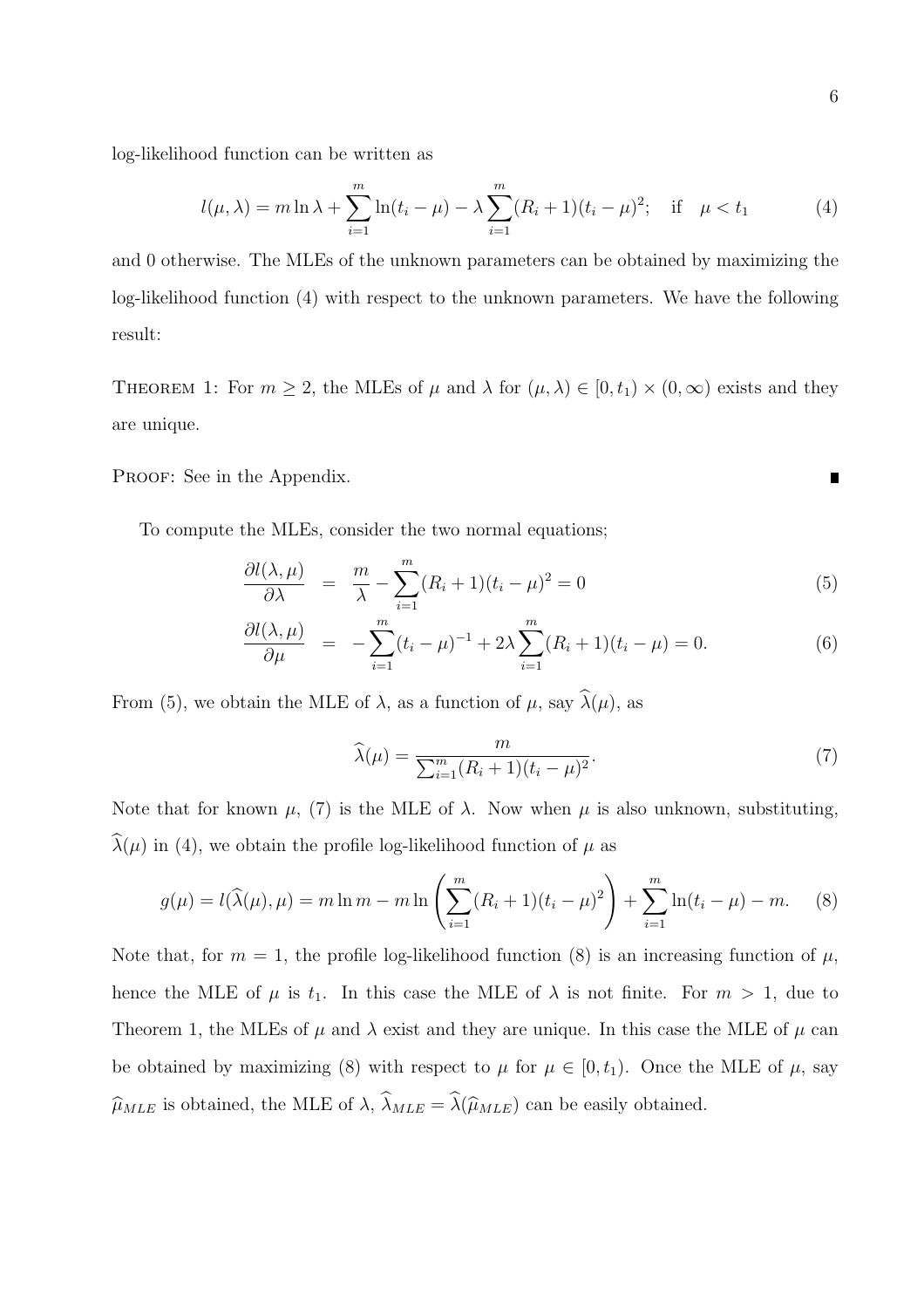Note that although the MLEs of the unknown parameters can be obtained quite conveniently, the exact distribution of the MLEs is not possible to obtain. Due to this reason the construction of the exact confidence intervals is also very difficult. One has to rely on the different bootstrap procedures for this purpose. Alternatively it is possible to use Bayesian procedure to compute Bayes estimates and to construct the associated credible intervals.

## 4 Bayesian Inference

In this section we develop the Bayesian inference of the unknown parameters of the twoparameter Rayleigh distribution when the data are progressively Type-II censored. We mainly discuss the Bayes estimates and the associated credible intervals of the unknown  $parameter(s)$ . Although we have developed the estimates using squared error loss function, any other loss function can be easily incorporated.

Note that if the location parameter is known, then the scale parameter has a gamma conjugate prior. On the other hand, if both the parameters are unknown, the joint conjugate prior does not exist. Moreover, even for complete sample case, all the elements of the expected Fisher information matrix are not finite. Therefore the Jeffrey's prior also does not exist for this case. We consider the following priors on  $\lambda$  and  $\mu$  and they are fairly general.

Since for a given  $\mu$ ,  $\lambda$  has a conjugate gamma prior, we assume the same prior on  $\lambda$  as follows;

$$
\pi_1(\lambda|a,b) \propto \lambda^{a-1} e^{-b\lambda}; \quad \lambda > 0, a > 0, b > 0,
$$
\n<sup>(9)</sup>

and for  $\mu$  the following data dependent uniform prior has been considered

$$
\pi_2(\mu) \propto 1, \quad 0 < \mu < t_1. \tag{10}
$$

Moreover, they are assumed to be independent.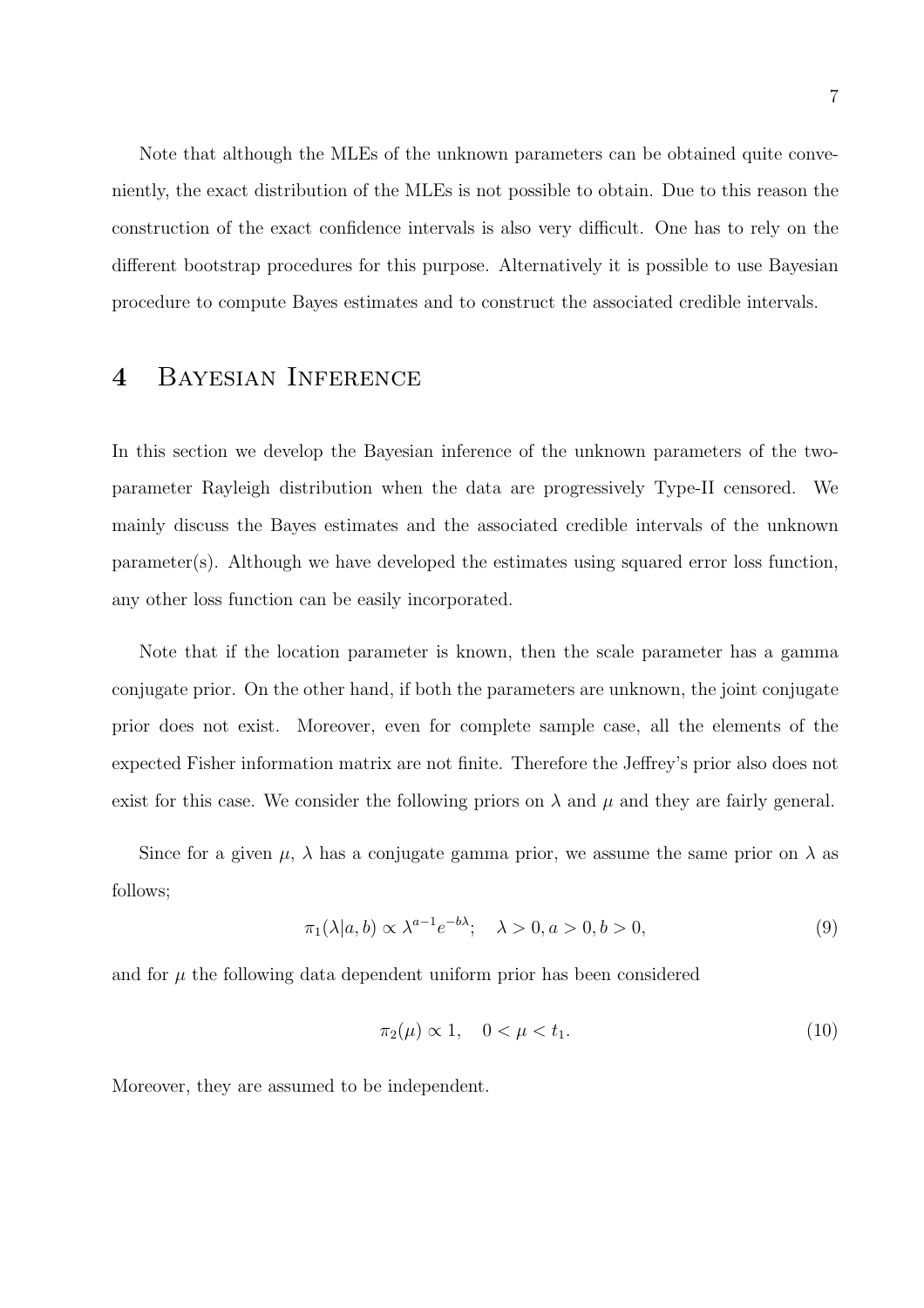Based on the observed sample the joint posterior density function of  $\lambda$  and  $\mu$  is

$$
\pi(\lambda, \mu | Data) = K \ \lambda^{a+m-1} e^{-\lambda(b + \sum_{i=1}^{m} (R_i + 1)(t_i - \mu)^2)} \prod_{i=1}^{m} (t_i - \mu), \ \ 0 < \lambda < \infty, 0 < \mu < t_1, \ \ (11)
$$

here the normalizing constant  $K$  is

$$
K = \left[ \int_0^{t_1} \int_0^{\infty} \lambda^{a+m-1} e^{-\lambda(b+\sum_{i=1}^m (R_i+1)(t_i-\mu)^2)} \prod_{i=1}^m (t_i-\mu) d\lambda d\mu \right]^{-1}.
$$
 (12)

Note that

$$
\int_0^{t_1} \int_0^{\infty} \lambda^{a+m-1} e^{-\lambda(b+\sum_{i=1}^m (R_i+1)(t_i-\mu)^2)} \prod_{i=1}^m (t_i-\mu) d\lambda d\mu = \int_0^{t_1} \frac{\Gamma(a+m) \prod_{i=1}^m (t_i-\mu)}{[b+\sum_{i=1}^m (R_i+1)(t_i-\mu)^2]^{a+m}} d\mu.
$$
\n(13)

Suppose, we want to compute the Bayes estimate of some function of  $\lambda$  and  $\mu$ , say  $\theta(\lambda, \mu)$ , then under squared error loss function it should be the posterior mean, i.e.

$$
\widehat{\theta}_{Bayes} = K \int_0^{t_1} \int_0^{\infty} \theta(\lambda, \mu) \ \lambda^{a+m-1} e^{-\lambda(b+\sum_{i=1}^m (R_i+1)(t_i-\mu)^2)} \prod_{i=1}^m (t_i-\mu) d\lambda d\mu, \tag{14}
$$

provided it is finite.

For general  $\theta(\lambda,\mu)$ , (14) cannot be obtained in explicit form. Numerical integration procedure can be used to compute (14). Alternatively, some approximation like Lindley or some of its variants can be used to approximate (compute) the Bayes estimate. Although it is possible to compute the approximate Bayes estimate by this method, the associated credible interval cannot be obtained by this method.

Alternatively, the importance sampling technique can be used to compute the Bayes estimate and also to construct the associated credible interval. It is well known that with proper importance sampling procedure, simulation consistent Bayes estimates and the associated credible interval can be obtained, see for example Chen et al. (2000), Kundu and Pradhan (2009), Pradhan and Kundu (2009), Pradhan and Kundu (2011) and the references cited therein.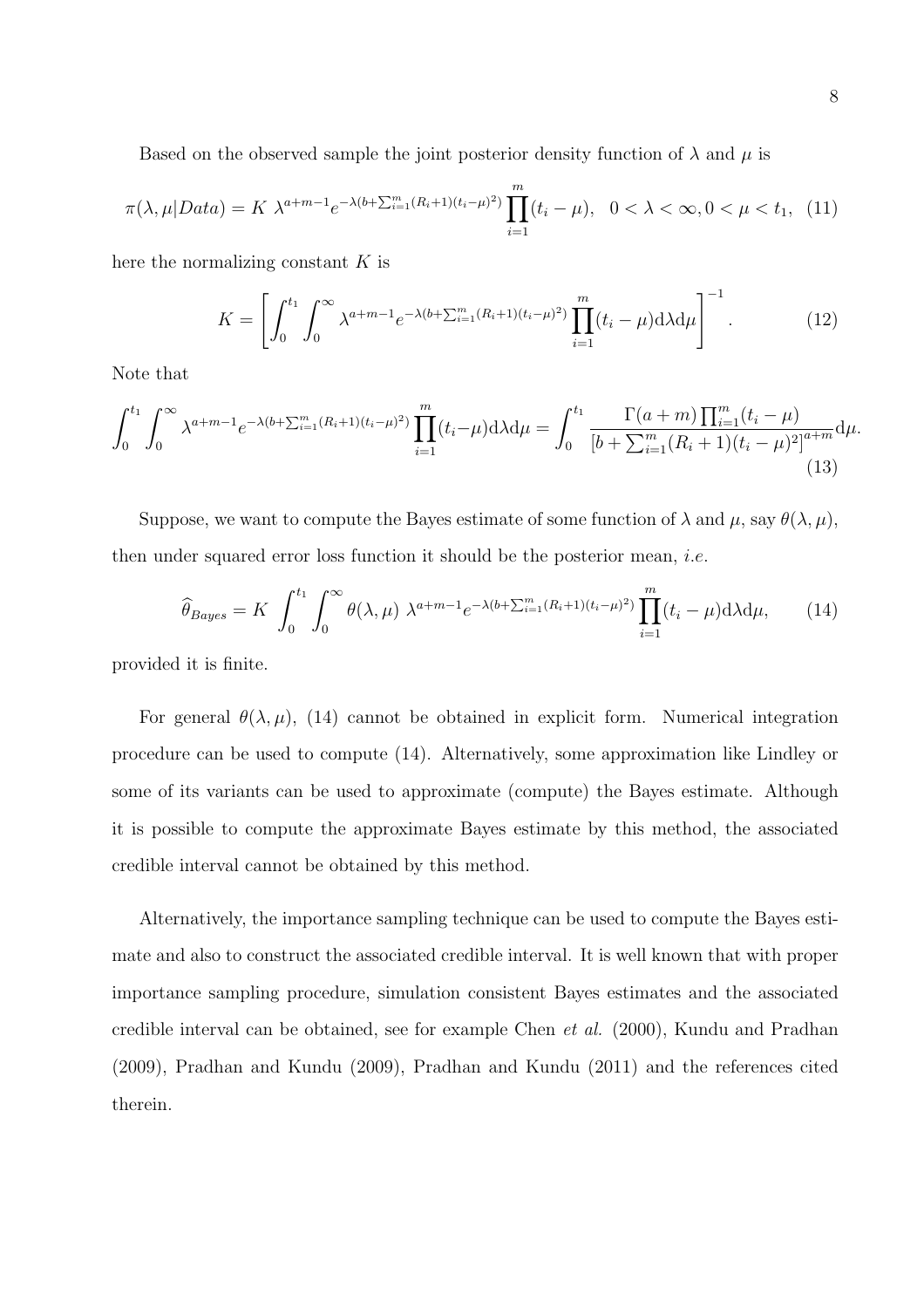For implementing the importance sampling procedure, we re-write (11) as follows;

$$
\pi(\lambda,\mu|Data) = \frac{f_1(\lambda|\mu,Data)f_2(\mu|Data)h(\mu)}{\int_0^{t_1} \int_0^{\infty} f_1(\lambda|\mu,Data)f_2(\mu|Data)h(\mu)d\lambda d\mu},\tag{15}
$$

where

$$
f_1(\lambda|\mu, Data) = \frac{(b + \sum_{i=1}^{m} (R_i + 1)(t_i - \mu)^2)^{m+a}}{\Gamma(m+a)} \lambda^{m+a-1} e^{-\lambda(b + \sum_{i=1}^{m} (R_i + 1)(t_i - \mu)^2)}; \quad \lambda > 0,
$$
\n(16)

$$
f_2(\mu|Data) = \frac{k \ 2(\sum_{i=1}^m t_i(R_i+1) - n\mu)}{(n\mu^2 - 2\mu \sum_{i=1}^m t_i(R_i+1) + b + \sum_{i=1}^m t_i^2(R_i+1))^{m+a}}; \quad 0 < \mu < t_1 \tag{17}
$$

where

$$
k = (m+a-1) [(g(t1))m+a-1 - Am+a-1]
$$
  
\n
$$
g(t) = \left( nt2 - 2t \sum_{i=1}^{m} t_i (R_i + 1) + b + \sum_{i=1}^{m} t_i2 (R_i + 1) \right)
$$
  
\n
$$
A = b + \sum_{i=1}^{m} t_i2 (R_i + 1),
$$

and

$$
h(\mu) = \begin{cases} \frac{\Gamma(m+a)\prod_{i=1}^{m}(t_i - \mu)}{2k(\sum_{i=1}^{m} t_i(R_i + 1) - \mu)} & \text{for } \mu < t_1\\ 0 & \text{for } \mu \ge t_1. \end{cases}
$$
 (18)

Note that,  $f_1(\lambda|\mu, Data)$  is a gamma density function with the shape and scale parameters as  $m + a$  and  $b + \sum_{i=1}^{m} (R_i + 1)(t_i - \mu)^2$  respectively.  $f_2(\mu|Data)$  is a proper density function and it has the distribution function for  $0<\mu< t_1$  as

$$
F_2(\mu|Data) = \frac{k}{m+a-1} \left[ \frac{1}{(g(\mu))^{m+a-1}} - \frac{1}{A^{m+a-1}} \right],
$$
\n(19)

which is easily invertible.

Now we propose the following procedure to compute the Bayes estimate of  $\theta(\lambda, \mu)$  and the associated credible interval.

• Step 1: Generate  $\mu \sim f_2(\mu|Data)$  using (19).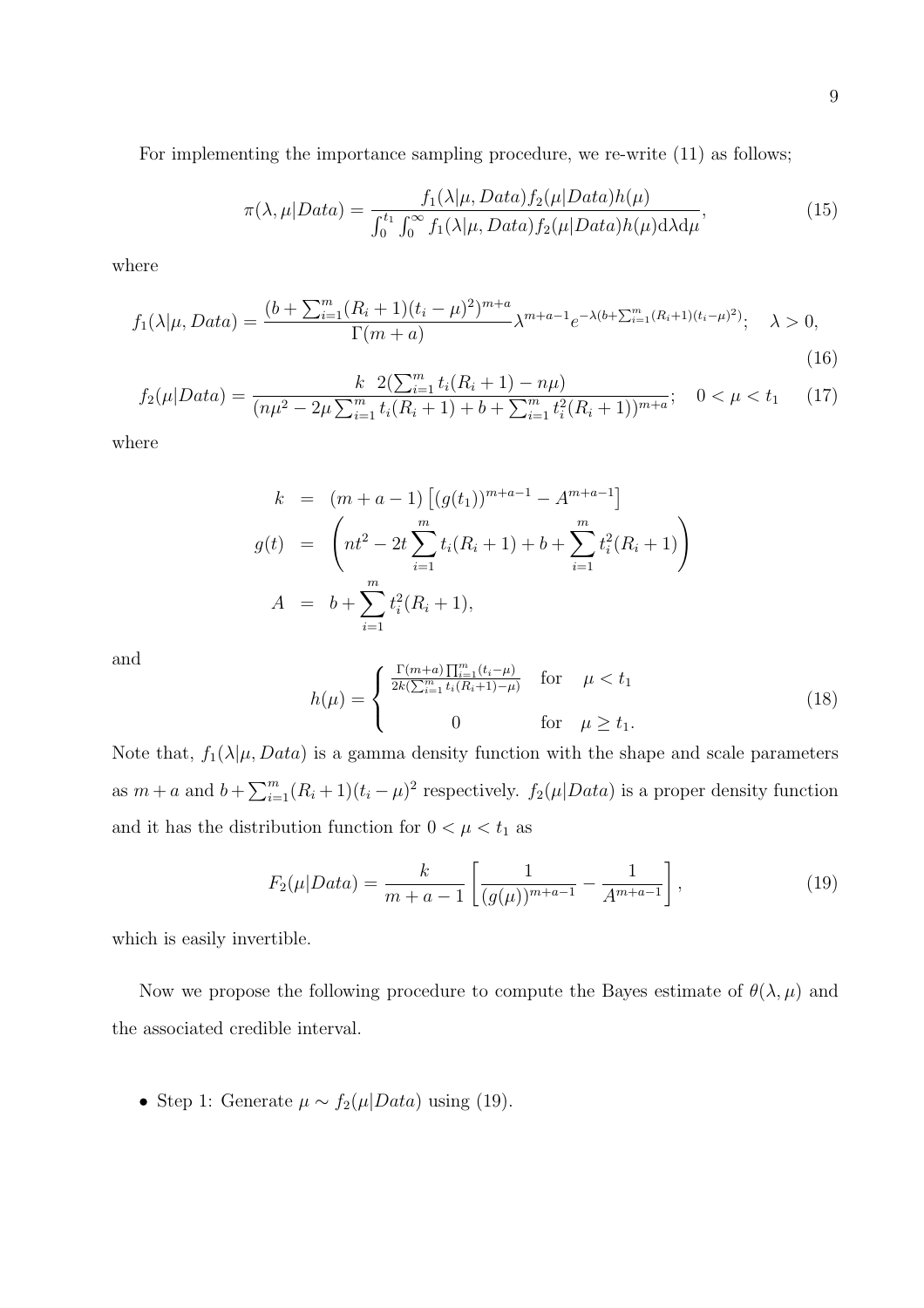- Step 2: Generate  $\lambda | \mu \sim gamma(m + a, b + \sum_{i=1}^{m} (R_i + 1)(t_i \mu)^2)$
- Step 3: Repeat Step 1 and Step 2, to obtain  $(\mu_1, \lambda_1), \cdots, (\mu_N, \lambda_N)$
- Step 4: Then a simulation consistent estimator of  $(14)$  can be obtained as

$$
\frac{\sum_{i=1}^{N} \theta(\lambda_i, \mu_i) h(\mu_i)}{\sum_{i=1}^{N} h(\mu_i)}
$$
\n(20)

Now we would like to construct the highest posterior density credible interval (HPD) of  $\theta$  using the generated importance sampling procedure, as suggested by Chen *et al.* (2000). Suppose  $\theta_p$  is such that  $P(\theta \leq \theta_p | Data) = p$ , for  $0 < p < 1$ . Consider the following function

$$
g(\lambda, \mu) = \begin{cases} 1 & \text{if } \theta \le \theta_p \\ 0 & \text{if } \theta > \theta_p. \end{cases}
$$
 (21)

Clearly,  $E(g(\lambda, \mu)|Data) = p$ . Therefore, a simulation consistent Bayes estimate of  $\theta_p$  under squared error loss function can be obtained from the generated sample  $\{(\mu_1, \lambda_1), \cdots, (\mu_N, \lambda_N)\}$ as follows. Let

$$
w_i = \frac{h(\mu_i)}{\sum_{i=1}^N h(\mu_i)},
$$

and  $\theta_1 = \theta(\lambda_1, \mu_1), \dots, \theta_N = \theta(\lambda_N, \mu_N)$ . Rearranging  $(\theta_1, w_1), \dots, (\theta_N, w_N)$  as follows  $\{(\theta_{(1)}, w_{[1]}, \dots, (\theta_{(N)}, w_{[N]})\},$  where  $\theta_{(1)} < \dots < \theta_{(N)}$ . Note that,  $w_{[i]}$ 's are not ordered, they are associated with  $\theta_{(i)}$ 's. Then a simulation consistent Bayes estimate of  $\theta_p$  can be obtained as  $\theta_p = \theta_{(N_p)}$ , where

$$
\sum_{i=1}^{N_p} w_{[i]} \le p < \sum_{i=1}^{N_p+1} w_{[i]},
$$

see Chen and Shao (1999) or Chen et al. (2000).

Now using the above procedure, a  $100(1-\alpha)\%$  credible interval can be obtained as

$$
(\hat{\theta}_{\delta}, \hat{\theta}_{\delta+1-\alpha}), \quad \text{for} \quad \delta = w_{[1]}, w_{[1]} + w_{[2]}, \cdots, \sum_{i=1}^{N_{1-\alpha}} w_{[i]}.
$$
 (22)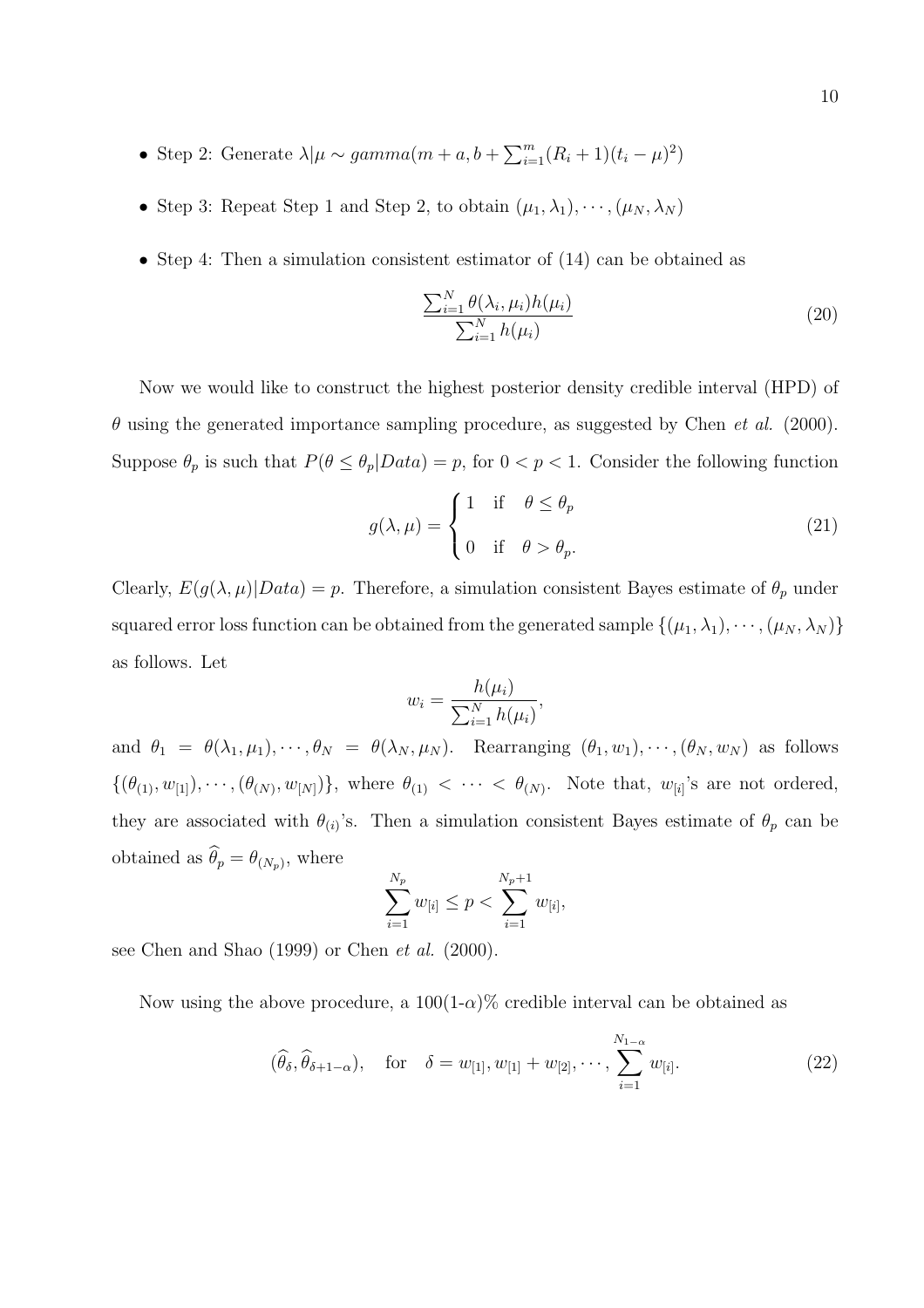Therefore, a 100(1- $\alpha$ )% HPD credible interval of  $\theta$  becomes,  $((\theta_{\delta^*}, \theta_{\delta^*+1-\alpha}),$  where  $\delta^*$  is such that for all  $\delta$ ,

$$
(\hat{\theta}_{\delta^*+1-\alpha} - \hat{\theta}_{\delta^*}) \leq (\hat{\theta}_{\delta+1-\alpha} - \hat{\theta}_{\delta})
$$

### 5 Numerical Experiments and Data Analysis

#### 5.1 NUMERICAL EXPERIMENTS

In this section we present some experimental results to observe the behavior of the proposed method for different sample sizes, different effective sample sizes, different priors, and for different sampling schemes. We have considered different sample sizes;  $n = 20, 25, 30$ , different effective sample sizes;  $m = 10, 15,$  and eleven ([a] - [k]) different sampling schemes. Among the eleven schemes, schemes [a], [c], [f], [h], [j] are the usual Type-II censoring schemes. Here all the remaining  $n - m$  surviving units are removed at the m-th failure time point. The censoring schemes [b], [d], [g], [i], [k] are just the opposite of the Type-II censoring schemes. Here  $n - m$  surviving units are removed at the first failure time point. It may be mentioned that for fixed n and m, the expected duration of the experiment is maximum for the opposite of Type-II censoring scheme, and minimum for Type-II censoring scheme. For any other censoring scheme, the expected duration lies in between these two extremes.

In all cases we have used  $\mu = 1$  and  $\lambda = 1$ . For a given n, m and a sampling scheme, using the algorithm proposed by Balakrishnan and Sandhu [10], we have generated a sample for a given censoring scheme. We compute the MLEs of the unknown parameters based on the method proposed in Section 3. We also compute the Bayes estimates of the unknown parameter(s) based on the importance sampling procedure proposed in Section 4. It is assumed that  $\lambda$  has non-informative prior, *i.e.*  $a = b = 0$ . For comparison purposes we have also computed the Bayes estimates and the associated credible intervals based on direct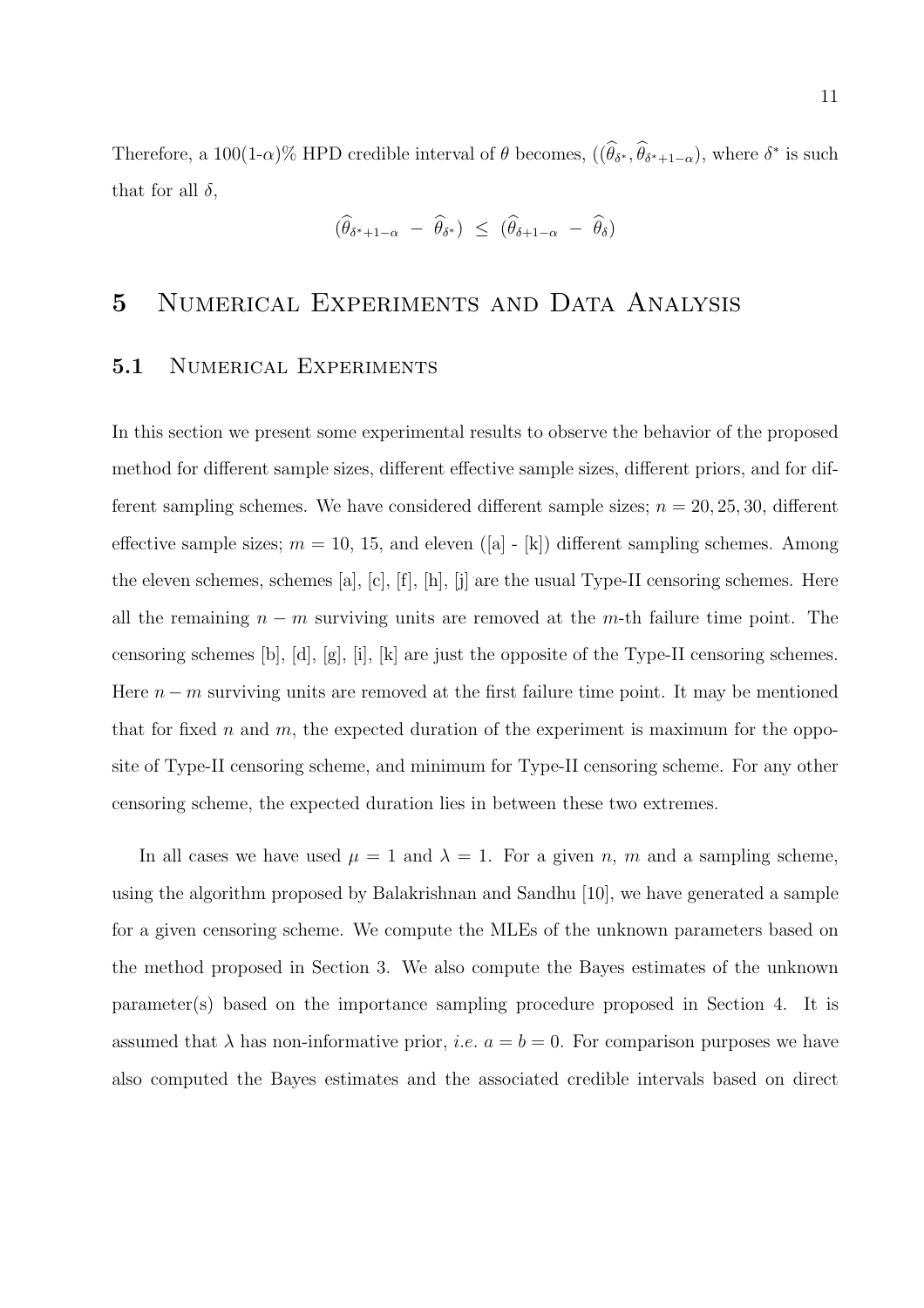| $\, n$ | m  | Scheme            | No.                       | AB     | SЕ     |
|--------|----|-------------------|---------------------------|--------|--------|
| 20     | 10 | $(9*0,10)$        | lal                       | 0.0747 | 0.1152 |
| 20     | 10 | $(10, 9^*0)$      | [b]                       | 0.0637 | 0.1122 |
| 25     | 10 | $(9*0, 15)$       | $ {\rm c} $               | 0.0687 | 0.1040 |
| 25     | 10 | $(15, 9^*0)$      | $\lbrack d \rbrack$       | 0.0556 | 0.0993 |
| 25     | 10 | $(5, 5, 5, 7^*0)$ | e                         | 0.0571 | 0.0993 |
| 25     | 15 | $(14*0, 10)$      | $\lceil f \rceil$         | 0.0591 | 0.1038 |
| 25     | 15 | $(10, 14*0)$      | g                         | 0.0533 | 0.0977 |
| 30     | 10 | $(9*0, 20)$       | [h]                       | 0.0606 | 0.0979 |
| 30     | 10 | $(20, 9^*0)$      | $\lceil i \rceil$         | 0.0485 | 0.0910 |
| 30     | 15 | $(14*0, 15)$      | [j]                       | 0.0502 | 0.0934 |
| 30     | 15 | $(15, 14*0)$      | $\left[\mathrm{k}\right]$ | 0.0476 | 0.0898 |

Table 1: The average bias (AB), the standard error (SE) for the MLE of  $\mu$  are presented for different sample sizes and different sampling schemes.

on 1000 replications. The results are presented in Tables 1 to 6.

Table 2: The average bias (AB), the standard error (SE) for the MLE of  $\lambda$  are presented for different sample sizes and different sampling schemes.

| $\, n$ | m  | Scheme            | No.                       | AB     | <b>SE</b> |
|--------|----|-------------------|---------------------------|--------|-----------|
| 20     | 10 | $(9*0,10)$        | $ {\rm a} $               | 0.5469 | 0.9574    |
| 20     | 10 | $(10, 9^*0)$      | [b]                       | 0.3658 | 0.6942    |
| 25     | 10 | $(9*0, 15)$       | $ {\rm c} $               | 0.5532 | 0.9679    |
| 25     | 10 | $(15, 9^*0)$      | $\lbrack d \rbrack$       | 0.3423 | 0.6595    |
| 25     | 10 | $(5, 5, 5, 7^*0)$ | e                         | 0.3743 | 0.7102    |
| 25     | 15 | $(14*0, 10)$      | [f]                       | 0.3098 | 0.5717    |
| 25     | 15 | $(10, 14^*0)$     | g                         | 0.2558 | 0.5059    |
| 30     | 10 | $(9*0, 20)$       | [h]                       | 0.5344 | 1.0231    |
| 30     | 10 | $(20, 9^*0)$      | $\left[\mathrm{i}\right]$ | 0.3284 | 0.6250    |
| 30     | 15 | $(14*0, 15)$      | [j]                       | 0.3099 | 0.5656    |
| 30     | 15 | $(15, 14^*0)$     | $\left[\mathrm{k}\right]$ | 0.2299 | 0.4636    |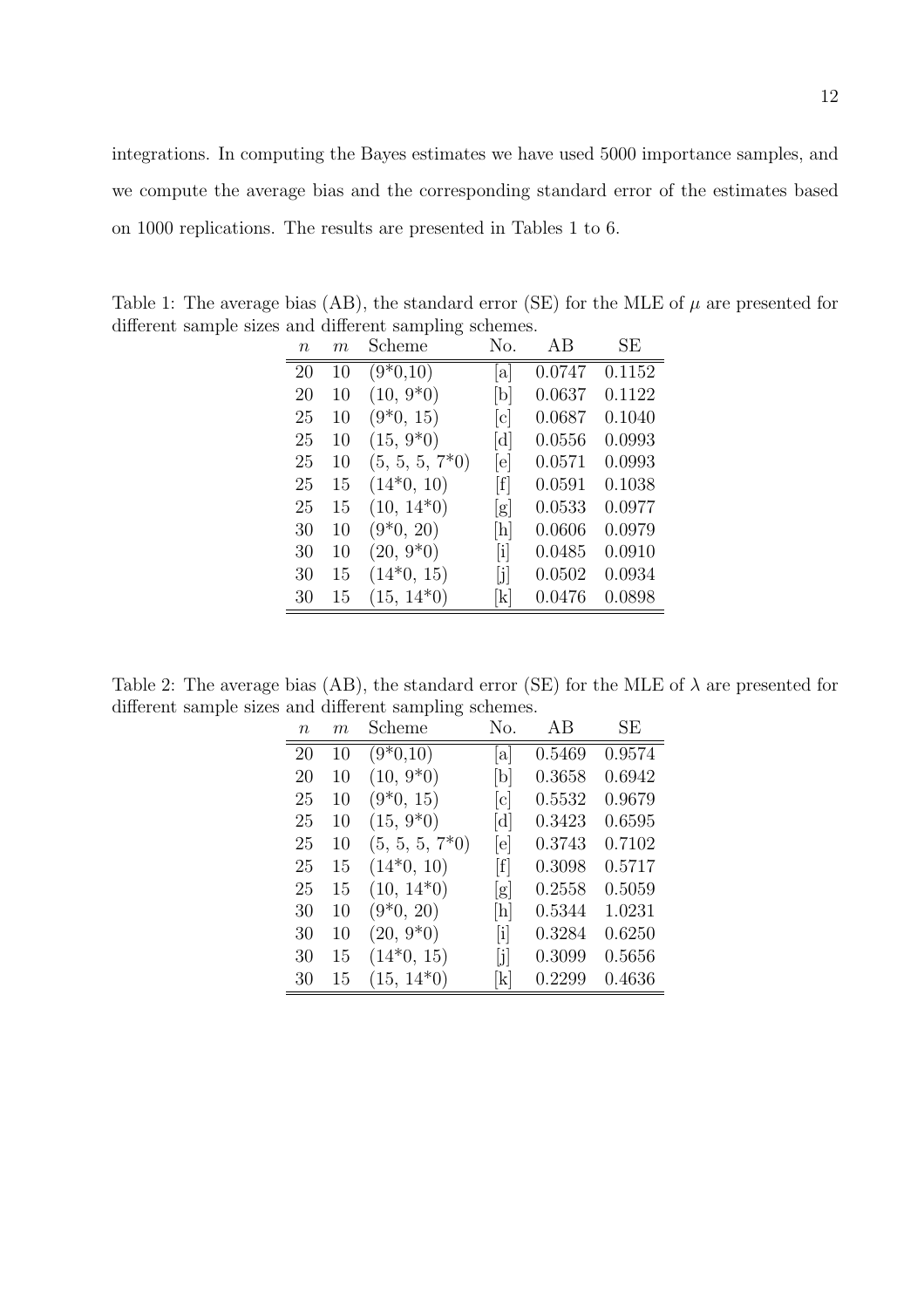Table 3: The average bias (AB), the standard error (SE) for the Bayes estimate (when both are unknown) of  $\mu$  when  $\mu = 1$  are presented for different sample sizes and different sampling schemes. In the Table "Bayes1" represents the Bayes estimates using the importance sampling procedure, whereas "Bayes2" represents the Bayes estimates using the direct computation procedure.

|                  |    |                   |                                      | Bayes1 |        |        | Bayes2 |
|------------------|----|-------------------|--------------------------------------|--------|--------|--------|--------|
| $\boldsymbol{n}$ | m  | Scheme            | No.                                  | AВ     | SЕ     | AВ     | SЕ     |
| 20               | 10 | $(9*0,10)$        | <sub>a</sub>                         | 0.0139 | 0.1409 | 0.5226 | 0.4551 |
| 20               | 10 | $(10, 9^*0)$      | [b]                                  | 0.0289 | 0.1396 | 0.4616 | 0.2453 |
| 25               | 10 | $(9*0, 15)$       | c                                    | 0.0150 | 0.1269 | 0.4876 | 0.4085 |
| 25               | 10 | $(15, 9^*0)$      | [d]                                  | 0.0291 | 0.1203 | 0.4092 | 0.2576 |
| 25               | 10 | $(5, 5, 5, 7^*0)$ | [e]                                  | 0.0199 | 0.1222 | 0.4331 | 0.4279 |
| 25               | 15 | $(14*0, 10)$      | $\lceil f \rceil$                    | 0.0409 | 0.1161 | 0.4323 | 0.3764 |
| 25               | 15 | $(10, 14^*0)$     | g                                    | 0.0075 | 0.1127 | 0.3210 | 0.2236 |
| 30               | 10 | $(9*0, 20)$       | [h]                                  | 0.0142 | 0.1183 | 0.3812 | 0.3312 |
| 30               | 10 | $(20, 9^*0)$      | $\left\lceil \textrm{i}\right\rceil$ | 0.0290 | 0.1049 | 0.3134 | 0.2459 |
| 30               | 15 | $(14*0, 15)$      | [j]                                  | 0.0335 | 0.1038 | 0.2789 | 0.2129 |
| 30               | 15 | $(15, 14^*0)$     | $\left  \mathrm{k} \right $          | 0.0013 | 0.1034 | 0.2645 | 0.2106 |

Table 4: The average bias (AB), the standard error (SE) for the Bayes estimate (when both are unknown) of  $\lambda$  when  $\lambda = 1$  are presented for different sample sizes and different sampling schemes. In the Table "Bayes1" represents the Bayes estimates using the importance sampling procedure, whereas "Bayes2" represents the Bayes estimates using the direct computation procedure.

|          |    |                   |                              | Bayes1 |           |        | Bayes2 |
|----------|----|-------------------|------------------------------|--------|-----------|--------|--------|
| $\it{n}$ | m  | Scheme            | No.                          | AB     | <b>SE</b> | AB     | SE     |
| 20       | 10 | $(9*0,10)$        | a                            | 0.3667 | 0.8780    | 0.7624 | 1.2340 |
| 20       | 10 | $(10, 9^*0)$      | b                            | 0.1712 | 0.6059    | 0.2548 | 0.8121 |
| 25       | 10 | $(9*0, 15)$       | $ {\rm c} $                  | 0.3738 | 0.8941    | 0.6614 | 0.9059 |
| 25       | 10 | $(15, 9^*0)$      | [d]                          | 0.1460 | 0.5699    | 0.2519 | 0.7953 |
| 25       | 10 | $(5, 5, 5, 7^*0)$ | $ {\rm e} $                  | 0.1781 | 0.6194    | 0.4538 | 0.7389 |
| 25       | 15 | $(14*0, 10)$      | $\left\lceil f \right\rceil$ | 0.2778 | 0.5907    | 0.3945 | 0.6812 |
| 25       | 15 | $(10, 14^*0)$     | $\vert g \vert$              | 0.1660 | 0.5033    | 0.2219 | 0.5109 |
| 30       | 10 | $(9*0, 20)$       | [h]                          | 0.3675 | 0.5678    | 0.4124 | 0.6125 |
| 30       | 10 | $(20, 9^*0)$      | $[\mathrm{i}]$               | 0.1364 | 0.5019    | 0.2245 | 0.5715 |
| 30       | 15 | $(14*0, 15)$      | [j]                          | 0.2791 | 0.5998    | 0.3078 | 0.5823 |
| 30       | 15 | $(15, 14^*0)$     | $\vert \mathrm{k} \vert$     | 0.1281 | 0.4512    | 0.1876 | 0.5257 |

Some of the points are quite clear from these experimental results. It is clear that as the effective sample size increases, the SE decrease for all the cases. The performance of the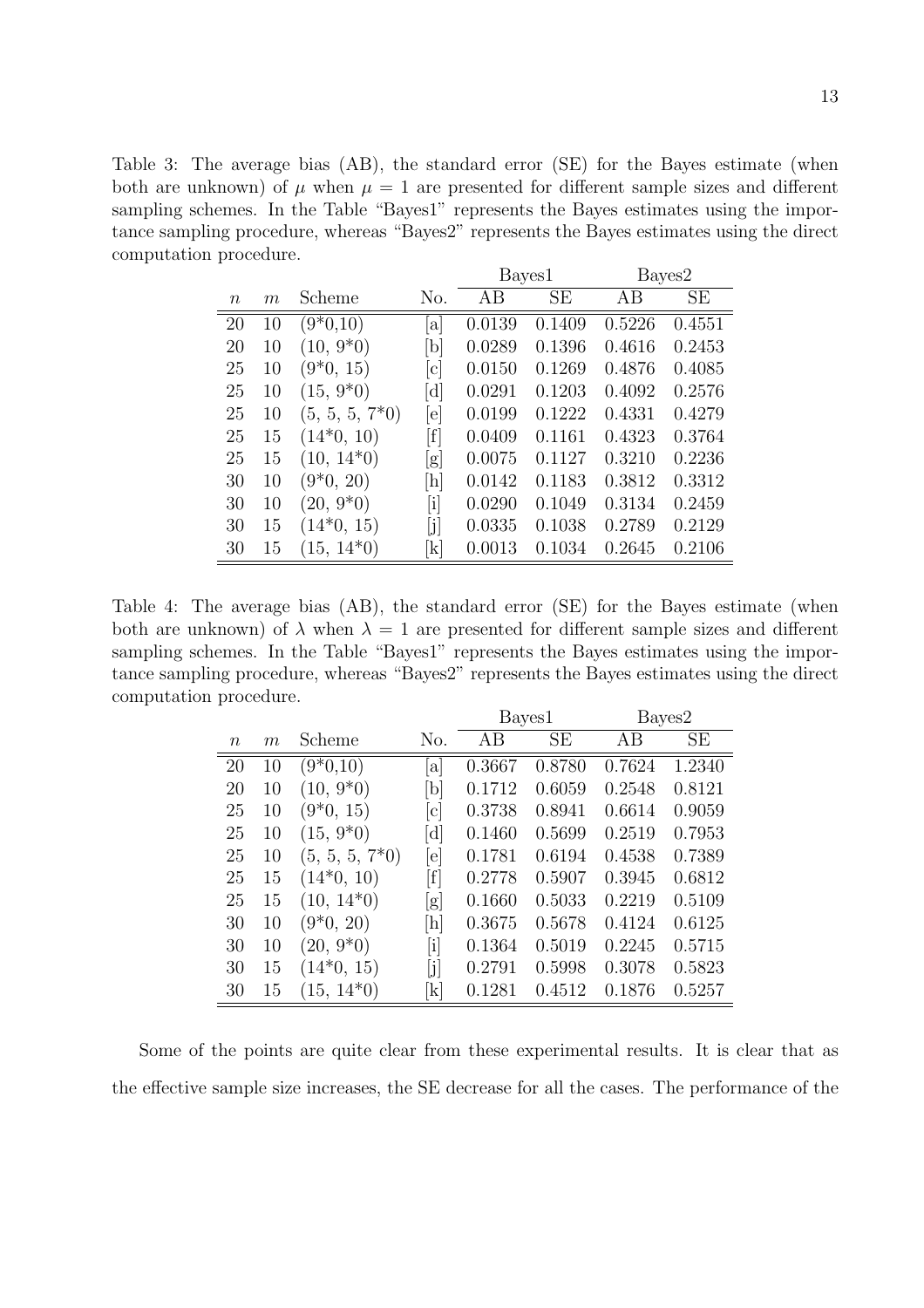Table 5: The average credible interval and the coverage percentage for the Bayes estimate (when both are unknown) of  $\mu$  when  $\mu = 1$  are presented for different sample sizes and different sampling schemes.

| $n_{\rm }$ | m  | Scheme            | No.                       | Interval         | Coverage |
|------------|----|-------------------|---------------------------|------------------|----------|
| 20         | 10 | $(9*0,10)$        | <sub>a</sub>              | (0.4524, 1.5512) | 89.1%    |
| 20         | 10 | $(10, 9^*0)$      | [b]                       | (0.4243, 1.5406) | $90.3\%$ |
| 25         | 10 | $(9*0, 15)$       | c                         | (0.4450, 1.5325) | 91.3%    |
| 25         | 10 | $(15, 9^*0)$      | d                         | (0.4228, 1.5244) | 91.5%    |
| 25         | 10 | $(5, 5, 5, 7^*0)$ | e                         | (0.3589, 1.4250) | 92.2%    |
| 25         | 15 | $(14*0, 10)$      | [f]                       | (0.3845, 1.4351) | $92.5\%$ |
| 25         | 15 | $(10, 14^*0)$     | g                         | (0.3287, 1.4237) | 93.2%    |
| 30         | 10 | $(9*0, 20)$       | [h]                       | (0.3531, 1.4206) | 93.3%    |
| 30         | 10 | $(20, 9^*0)$      | $\left[\mathrm{i}\right]$ | (0.3537, 1.4106) | 93.4\%   |
| 30         | 15 | $(14*0, 15)$      | $[j]$                     | (0.3896, 1.4190) | 94.2%    |
| 30         | 15 | $(15, 14^*0)$     | $\vert k \vert$           | (0.3181, 1.4154) | 94.4%    |

Table 6: The average credible interval and the coverage percentage for the Bayes estimate (when both are unknown) of  $\lambda$  when  $\lambda = 1$  are presented for different sample sizes and different sampling schemes.

| $\boldsymbol{n}$ | m  | Scheme            | No.                       | Interval         | Coverage |
|------------------|----|-------------------|---------------------------|------------------|----------|
| 20               | 10 | $(9*0,10)$        | $ {\rm a} $               | (0.5827, 2.3674) | 89.2%    |
| 20               | 10 | $(10, 9^*0)$      | [b]                       | (0.4717, 2.0263) | 92.5%    |
| 25               | 10 | $(9*0, 15)$       | [c]                       | (0.5879, 2.3787) | 93.1\%   |
| 25               | 10 | $(15, 9^*0)$      | [d]                       | (0.4553, 1.9780) | 93.3%    |
| 25               | 10 | $(5, 5, 5, 7^*0)$ | [e]                       | (0.4792, 2.0402) | 94.2%    |
| 25               | 15 | $(14*0, 10)$      | [f]                       | (0.6410, 1.9549) | 94.0%    |
| 25               | 15 | $(10, 14^*0)$     | [g]                       | (0.5751, 1.7974) | 94.1\%   |
| 30               | 10 | $(9*0, 20)$       | [h]                       | (0.5741, 2.3158) | 94.2%    |
| 30               | 10 | $(20, 9^*0)$      | $\left[\mathrm{i}\right]$ | (0.4366, 1.9642) | 94.5\%   |
| 30               | 15 | $(14*0, 15)$      | [j]                       | (0.6452, 1.9426) | 94.3%    |
| 30               | 15 | $(15, 14^*0)$     | [k]                       | (0.5554, 1.7411) | 94.7%    |

MLEs are quite satisfactory. The Bayes estimates using importance sampling method work quite well, and in most of the cases it performs better, in terms of SE, than the corresponding Bayes estimate obtained by direct calculations. Since the computation of the Bayes estimates using importance sampling method is quite straight forward, it can be used for all practical purposes. Moreover, if we want to compute the Bayes estimate or the associated credible interval of any function of the parameters, the same samples can be used.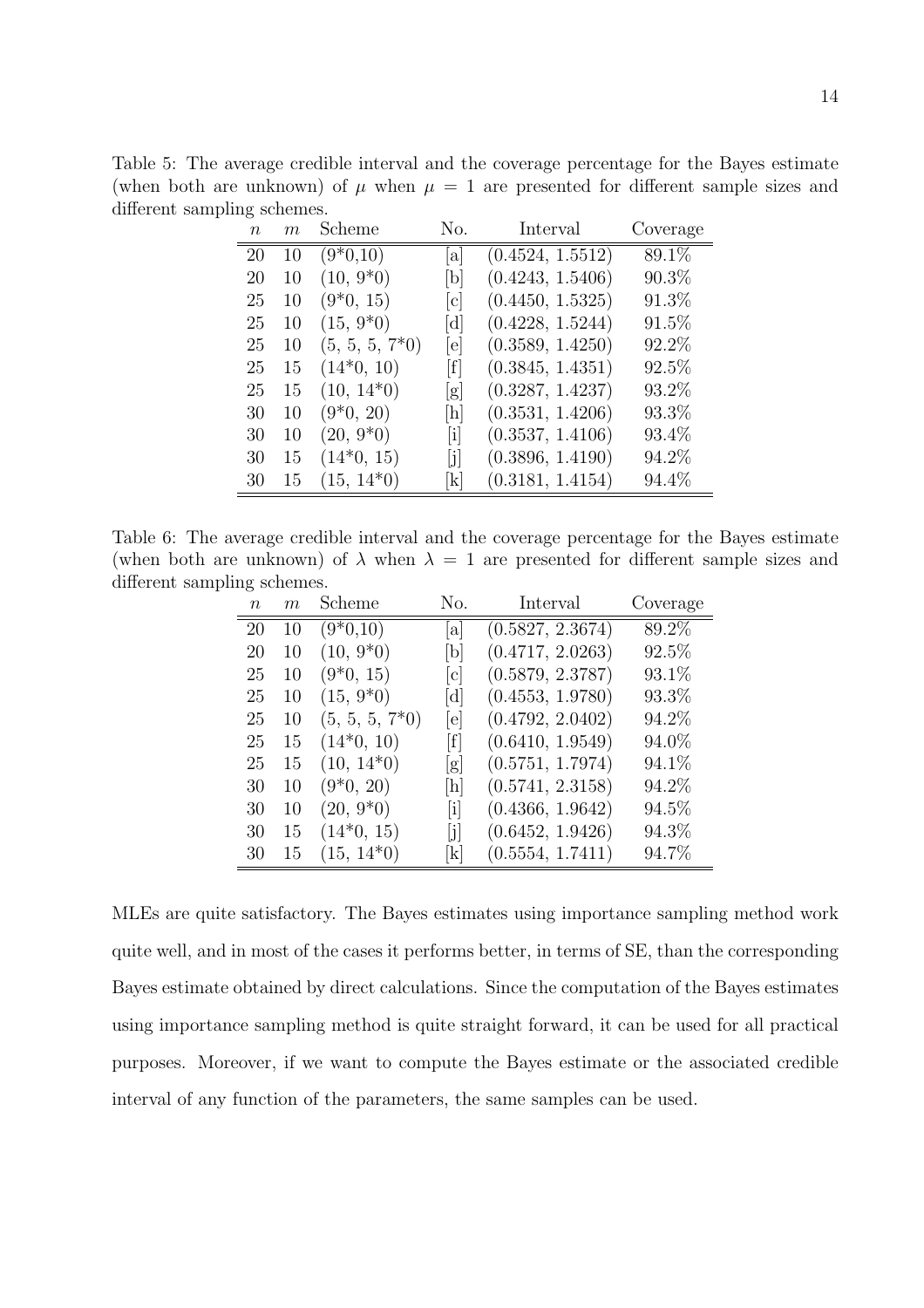| $\mid 0.562 \mid 0.564 \mid 0.729 \mid 0.802 \mid 0.950 \mid 1.053 \mid 1.111 \mid 1.115 \mid 1.194 \mid 1.208$ |              |                                                               |  |                                                                               |  |       |
|-----------------------------------------------------------------------------------------------------------------|--------------|---------------------------------------------------------------|--|-------------------------------------------------------------------------------|--|-------|
| $\mid$ 1.216                                                                                                    | 1.247        | 1.256   1.271   1.277   1.305   1.313   1.348   1.390         |  |                                                                               |  | 1.429 |
| 1.474                                                                                                           |              | 1.490   1.503   1.520   1.522   1.524   1.551   1.551   1.609 |  |                                                                               |  | 1.632 |
| 1.632                                                                                                           | $\mid$ 1.676 |                                                               |  | $1.684$   $1.685$   $1.728$   $1.740$   $1.761$   $1.764$   $1.785$   $1.804$ |  |       |
| 1.816                                                                                                           | 1.824        |                                                               |  | 1.836   1.879   1.883   1.892   1.898   1.934   1.947                         |  | 1.976 |
| 2.020                                                                                                           | 2.023        |                                                               |  | $2.050$   $2.059$   $2.068$   $2.071$   $2.098$   $2.130$   $2.204$           |  | 2.262 |
| 2.317                                                                                                           | 2.334        |                                                               |  | $2.340$   $2.346$   $2.378$   $2.483$   $2.683$   $2.835$   $2.835$           |  |       |

Table 7: Strength Data

#### 5.2 DATA ANALYSIS

In this section we present a data analysis for illustrative purposes. It is a strength data set originally reported by Badar and Priest (1982). The authors are thankful to Professor R.G. Surles for providing the data, which represent the strength measured in GPA for single carbon fibers and impregnated 1000-carbon fiber tows. The data set is presented below in Table 7.

Preliminary data analysis indicate that the data are positively skewed. The scaled TTT transform is provided in Figure 1, it's concavity indicates that the sample hazard function is an increasing function, see for example Aarset (1987). Therefore, two-parameter Rayleigh distribution may be used to analyze this data set. Recently, it has been observed by Dey et al. (2011) that the two-parameter Rayleigh distribution fits the data quite well.

We have generated progressively censored samples using three different sampling schemes from the full data set with  $m = 25$  as follows.

Censoring Scheme 1: (24\*0,44): 0.562 0.564 0.729 0.802 0.950 1.053 1.111 1.115 1.194 1.208 1.216 1.247 1.256 1.271 1.277 1.305 1.313 1.348 1.390 1.429 1.474 1.490 1.503 1.520 1.522.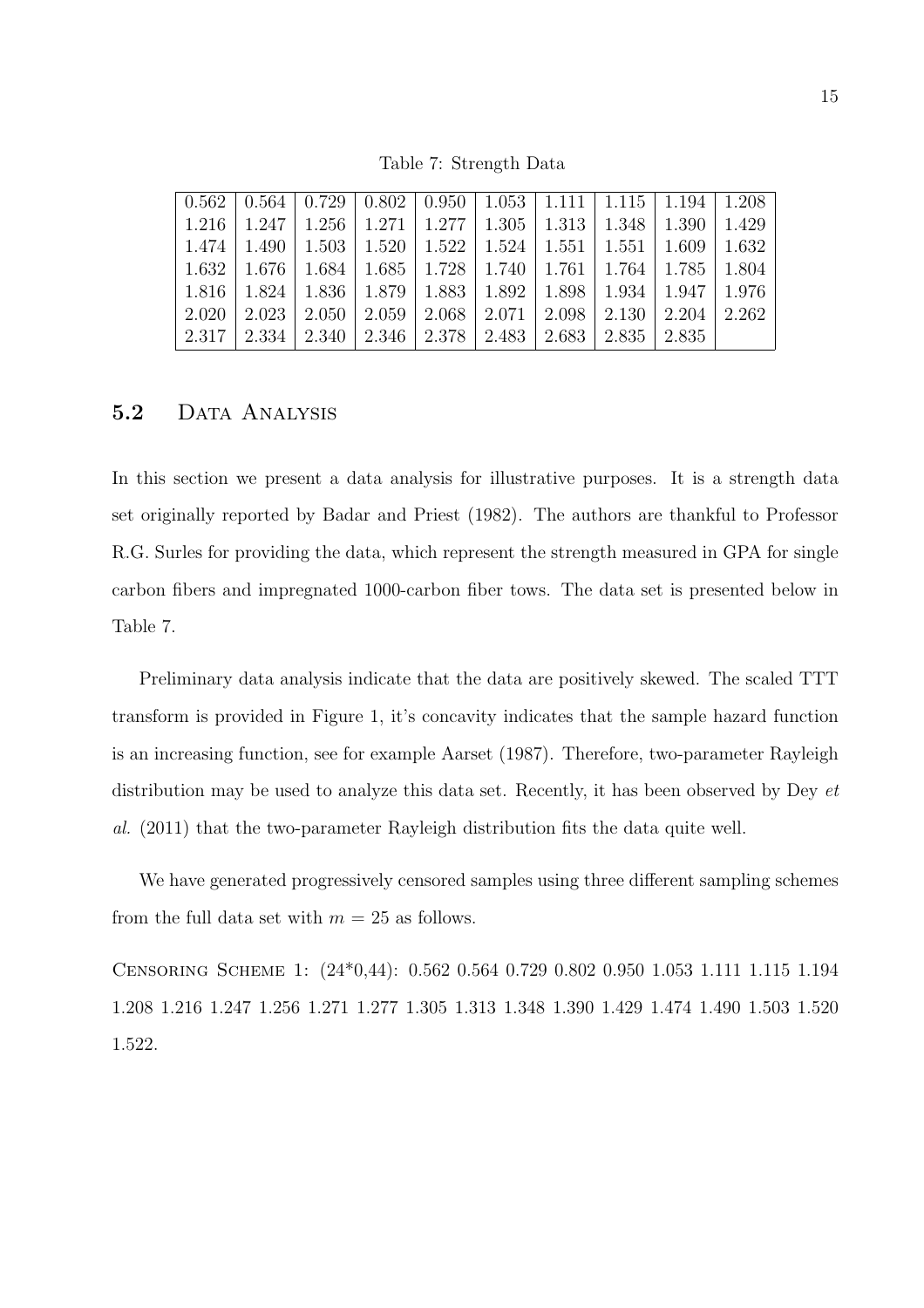

Figure 1: Scaled TTT transform data of the complete sample.

Censoring Scheme 2: (44, 24\*0): 0.562 0.564 0.729 0.950 1.053 1.208 1.271 1.277 1.390 1.522 1.551 1.609 1.676 1.816 1.824 1.879 1.898 1.934 1.947 1.976 2.050 2.204 2.262 2.346 2.835

Censoring Scheme 3: (24\*1, 20): 0.562 0.564 0.729 0.802 0.950 1.053 1.111 1.115 1.194 1.208 1.247 1.256 1.271 1.277 1.348 1.390 1.429 1.474 1.503 1.520 1.524 1.551 1.551 1.609 1.632

First we obtain the MLEs of  $\mu$  and  $\lambda$  based on the data obtained in Scheme 1. In Figure 2 we provide the plot of the profile log-likelihood function of  $\mu$ . It is an unimodal function, and based on that we obtain  $\hat{\mu}_{MLE} = 0.448$ , and finally we obtain  $\hat{\lambda} = 0.375$ . Similarly, we obtain the MLEs of  $\mu$  and  $\lambda$  for other schemes too. Although we could not prove it theoretically, it is observed that the profile log-likelihood function is an unimodal function. Therefore, finding the MLE of  $\mu$  is quite simple, and once the MLEs of  $\mu$  is obtained the MLE of  $\lambda$  can be obtained immediately.

As we have no prior information of the hyper-parameters of the prior distribution of  $\lambda$ , we assume non-informative prior of  $\lambda$ , *i.e.*  $a = b = 0$ . We also construct 95% credible intervals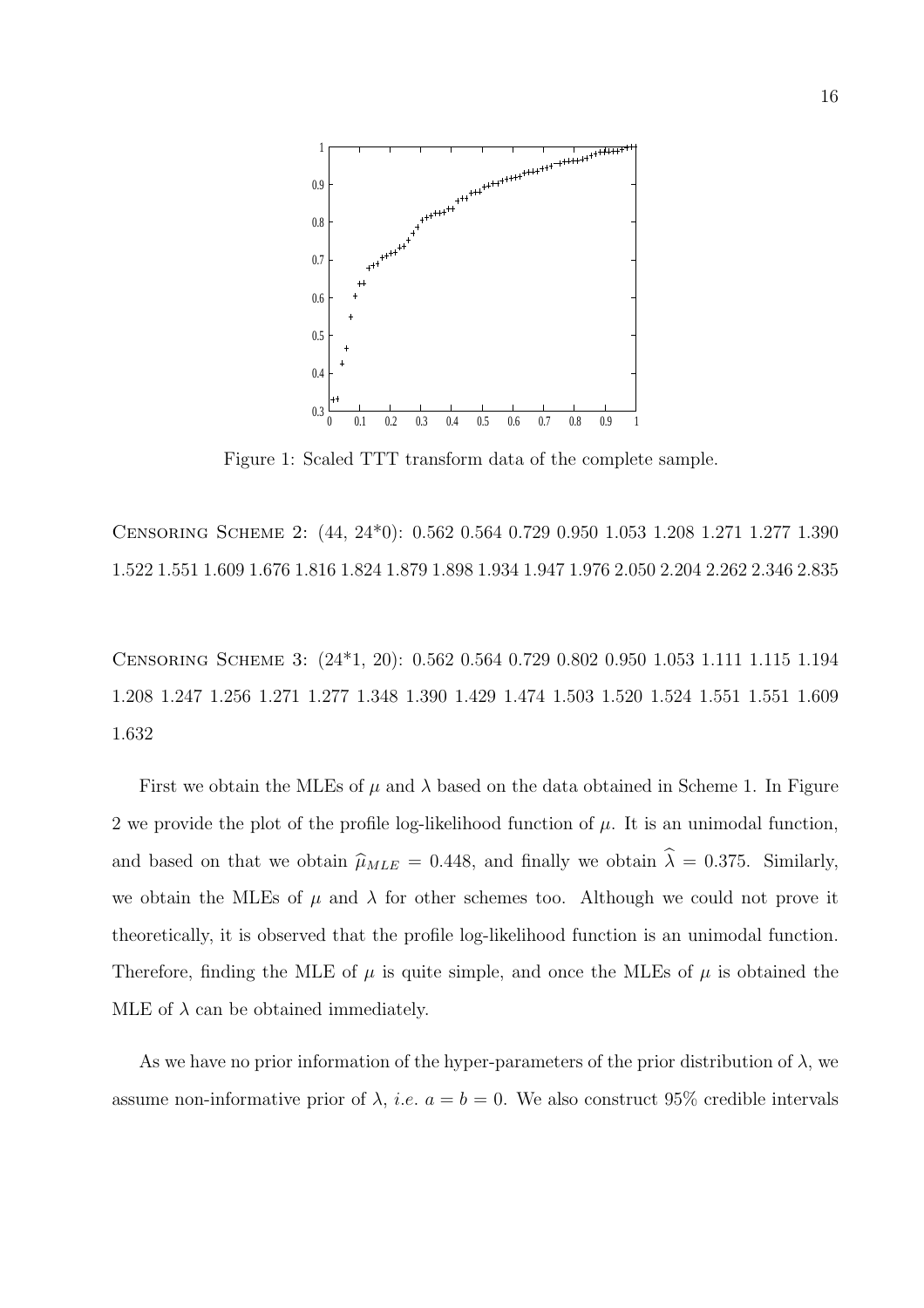

Figure 2: Profile log-likelihood of  $\mu$ .

for  $\mu$  and  $\lambda$ . All results are presented in Table 8. In all cases, it is clear that the MLEs and the Bayes estimators with respect to the non-informative priors behave quite similarly. One major advantage of the Bayesian method is that the construction of the credible intervals become quite simple in this case.

Table 8: Data analysis result of strength data. The credible intervals are presented within parenthesis.  $\overline{1}$  $\overline{a}$ 

| Scheme   | $\mu_{MLE}$ | $\lambda_{MLE}$ | $\mu_{Bayes1}$ | $\lambda$ Bayes1 | $\mu_{Bayes2}$ | $\lambda$ Bayes2 |
|----------|-------------|-----------------|----------------|------------------|----------------|------------------|
| Scheme 1 | 0.448       | 0.375           | 0.476          | 0.399            | 0.512          | 0.428            |
|          |             |                 | (0.430, 0.529) | (0.375, 0.515)   | (0.213, 0.725) | (0.102, 0.781)   |
| Scheme 2 | 0.447       | 0.591           | 0.416          | 0.611            | 0.472          | 0.635            |
|          |             |                 | (0.360, 0.512) | (0.476, 0.769)   | (0.143, 0.723) | (0.189, 0.912)   |
| Scheme 3 | 0.455       | 0.407           | 0.471          | 0.463            | 0.496          | 0.503            |
|          |             |                 | (0.424, 0.531) | (0.412, 0.589)   | (0.195, 0.782) | (0.142, 0.843)   |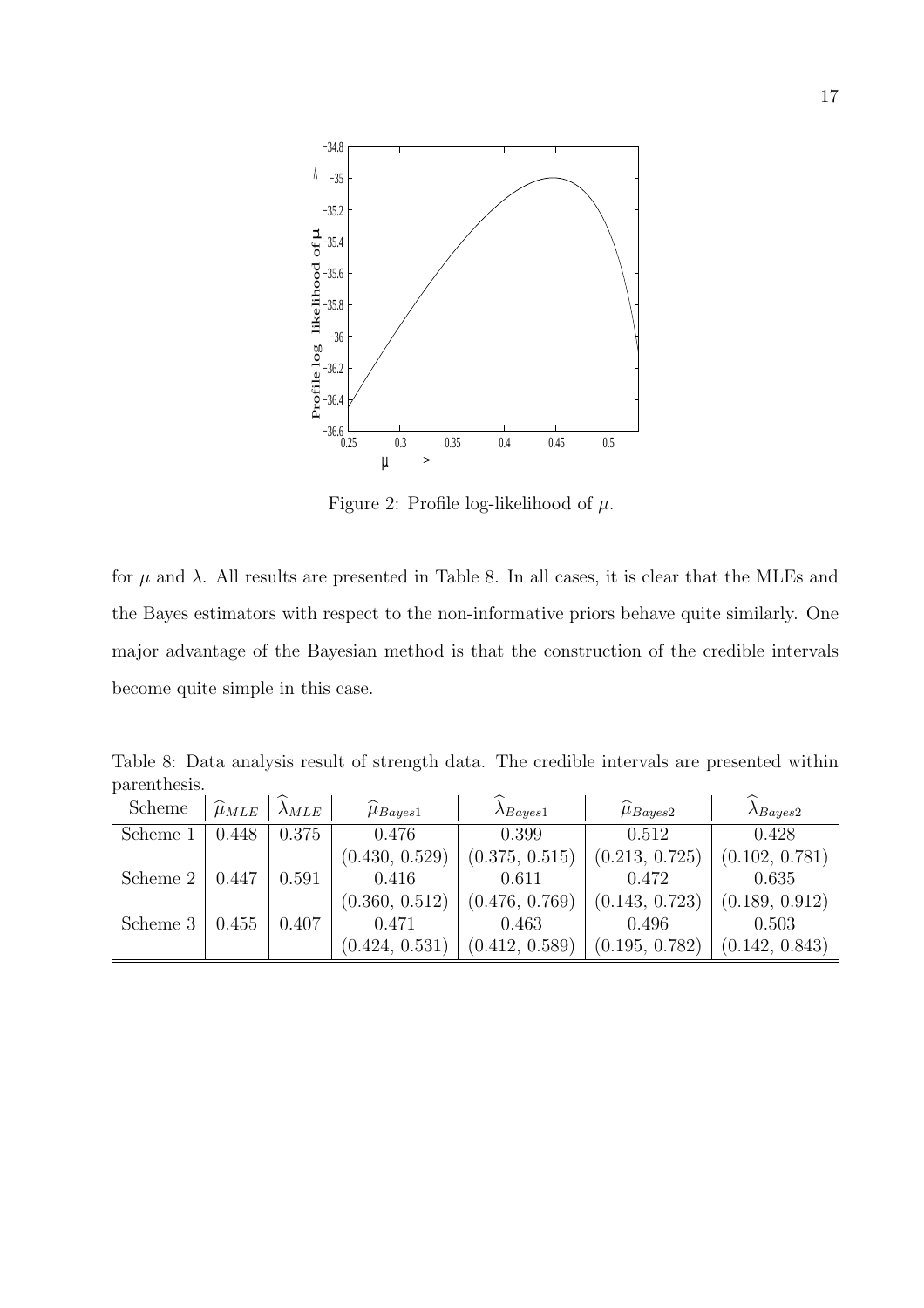### 6 PREDICTION

In this section we consider the prediction of the censored observations based on the current available sample, popularly known as the informative sample. Predicting the censored or future observations based on the informative sample is important in applied statistics. This problem has received considerable attention recently, see the articles by Al-Hussaini (1999), Ali Mousa et al. (2005), Balakrishnan et al. (2010), Kundu and Raqab (2012) and see the references cited therein.

The main objective is to provide the estimate of the posterior predictive density of the censored observations based on the current type-II censored data, and also to construct predictive intervals of the censored sample, based on an informative sample, see for example Dunsmore (1974) for a nice discussion on it. Prediction of censored observations for progressively censored samples was first considered by Balakrishnan and Rao (1997). They mainly considered the prediction of the future observation. Later Basak et al. (2006) considered more general problems under the same setup. We mainly consider the similar prediction problem as of Basak et al. (2006), as described below.

Let  $X_1, \dots, X_n$  denote the failure times of n independent units placed on a life-testing experiment. It is assumed that  $X_i$ 's are random samples from a distribution function with CDF (2). Let  $T_1 < \cdots < T_m$  denote the ordered statistics from a progressively Type-II censoring scheme  $(R_1, \dots, R_m)$ , observed from  $X_1, \dots, X_n$ . It should be noted that instead of the complete sample  $X_1, \dots, X_n$ , we observe only  $T_1 < \dots < T_m$ . The prediction problem involves predicting life-lengths  $T_{j:R_i}$  for  $j = 1, \dots, R_i$  and  $i = 1, \dots, m$  of all censored units in all m stages of censoring. Here  $T_{j:R_i}$  denotes the j-th order statistics out of  $R_i$  removed units at the i-th stage.

In this case since the CDF  $F(\cdot; \lambda, \mu)$  is absolutely continuous, the conditional distribution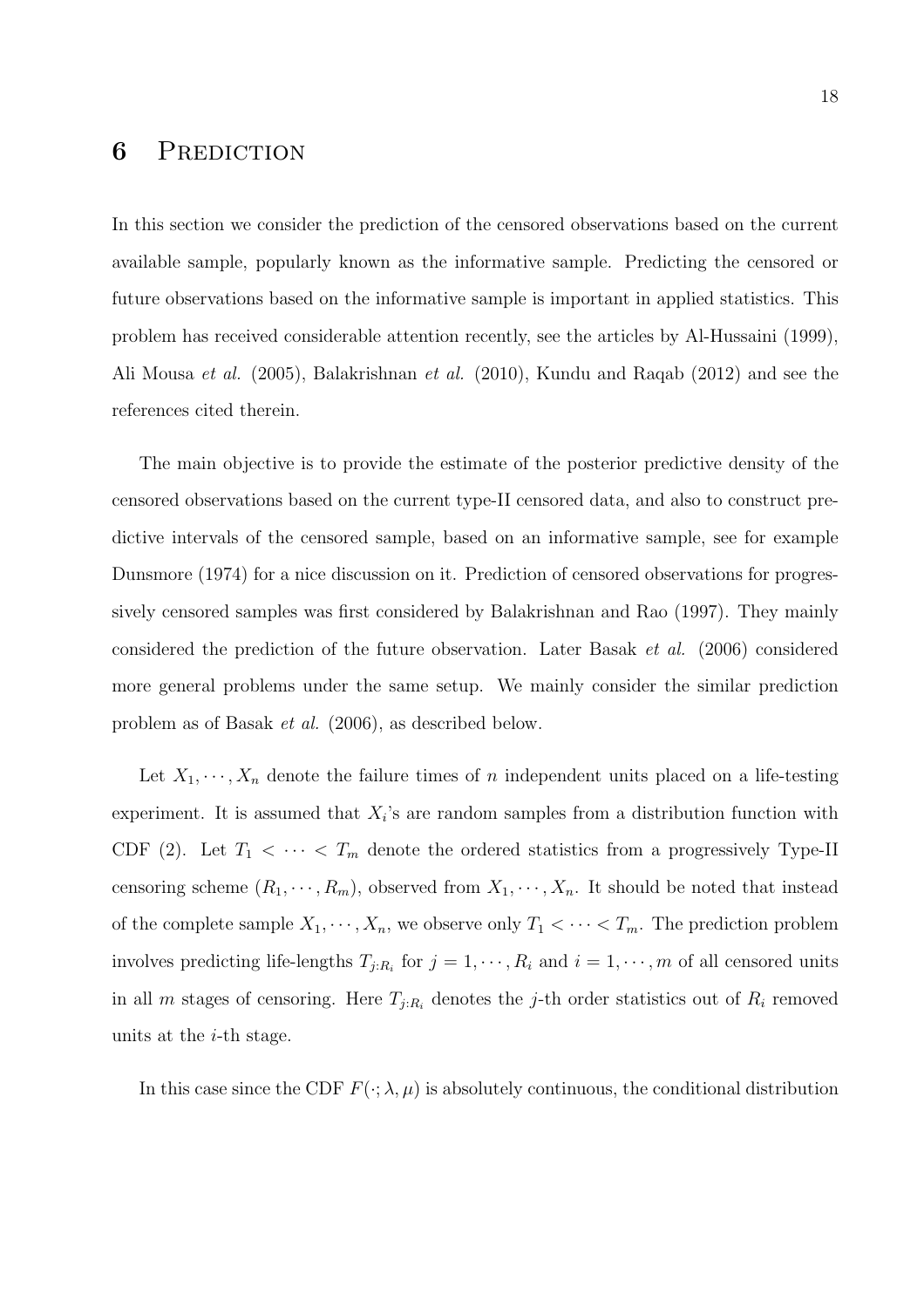of  $T_{j:R_i}$  given  $T_1, \dots, T_m$  is the conditional distribution of  $T_{j:R_i}$  given  $T_i$ . Moreover, the PDF of  $T_{j:R_i}$  given  $T_i = t_i$  is same as the PDF of the j-th order statistics out of  $R_i$  units from the PDF

$$
g(x; \lambda, \mu) = \frac{f(x; \lambda, \mu)}{1 - F(t_i; \lambda, \mu)} = 2\lambda(x - \mu)e^{-\lambda(x - t_i)(x + t_i - 2\mu)}; \quad x > t_i.
$$
 (23)

For predicting  $T_{j:R_i}$ , we first obtain the posterior predictive density of  $T_{j:R_i}$  given  $T_i = t_i$ . The posterior predictive density of  $T_{j:R_i}$  given  $T_i = t_i$  is given by

$$
f_{T_{j:R_i}|T_i=t_i}^*(t|data) = E_{Posterior}\left[f_{T_{j:R_i}|T_i=t_i}(t|\lambda,\mu)\right]
$$
  

$$
= \int_0^\infty \int_0^{t_1} f_{T_{j:R_i}|T_i=t_i}(t|\lambda,\mu)\pi(\lambda,\mu|Data)d\mu d\lambda.
$$
 (24)

Here  $f_{T_j:R_i|T_i=t_i}(t|\lambda,\mu)$  is the conditional PDF of  $T_{j:R_i}$  given  $T_i = t_i$ . Using the Markov property of the conditional order statistics, we have

$$
f_{T_{j:R_i}|T_i=t_i}(t|\lambda,\mu) = \frac{2\lambda R_i!}{(j-1)!(R_i-j)!} \times (t-\mu)^2 \times e^{-\lambda(R_i-j+1)(t-\mu)^2 + \lambda(t_i-\mu)^2 R_i}
$$

$$
\times \left(e^{-\lambda(t_i-\mu)^2} - e^{-\lambda(t-\mu)^2}\right)^{j-1}; \quad t > t_i,
$$
(25)

and  $\pi(\lambda, \mu| Data)$  is same as defined in (11). It is immediate that  $f_{T_{j:R_i}|T_i=t_i}^*(t|data)$  cannot be expressed in closed form. We propose to use the importance sampling technique as it has been mentioned in Section 4, to estimate (25). Suppose  $\{(\lambda_i, \mu_i); i = 1, \dots, N\}$  is a sample of size N from the posterior distribution function  $\pi(\lambda, \mu| Data)$ , then a simulation consistent estimator of  $f_{T_{j:R_i}|T_i=t_i}^*(t|data)$  becomes;

$$
\widehat{f}_{T_{j:R_i}|T_i=t_i}^*(t|data) = \frac{1}{\sum_{k=1}^N h(\mu_k)} \sum_{k=1}^N f_{T_{j:R_i}|T_i=t_i}(t|\lambda_k, \mu_k) h(\mu_k).
$$
\n(26)

Along the same line we want to consider the estimation of the predictive distribution function of  $T_{j:R_i}$  given  $T_i = t_i$ . Suppose  $F_{j:R_i|T_i=t_i}(t|\lambda,\mu)$  denotes the distribution function of  $T_{j:R_i}$ given  $T_i = t_i$ , *i.e.* 

$$
F_{j:R_i|T_i=t_i}(t|\lambda,\mu) = \frac{R_i!}{(j-1)!(R_i-j)!} \int_0^t [G(z|\lambda,\mu)]^{j-1} [1 - G(z|\lambda,\mu)]^{R_i-j} g(z|\lambda\mu)
$$
  

$$
= \frac{R_i!}{(j-1)!(R_i-j)!} \int_0^{G(t|\lambda,\mu)} u^{j-1} (1-u)^{R_i-j} du,
$$
 (27)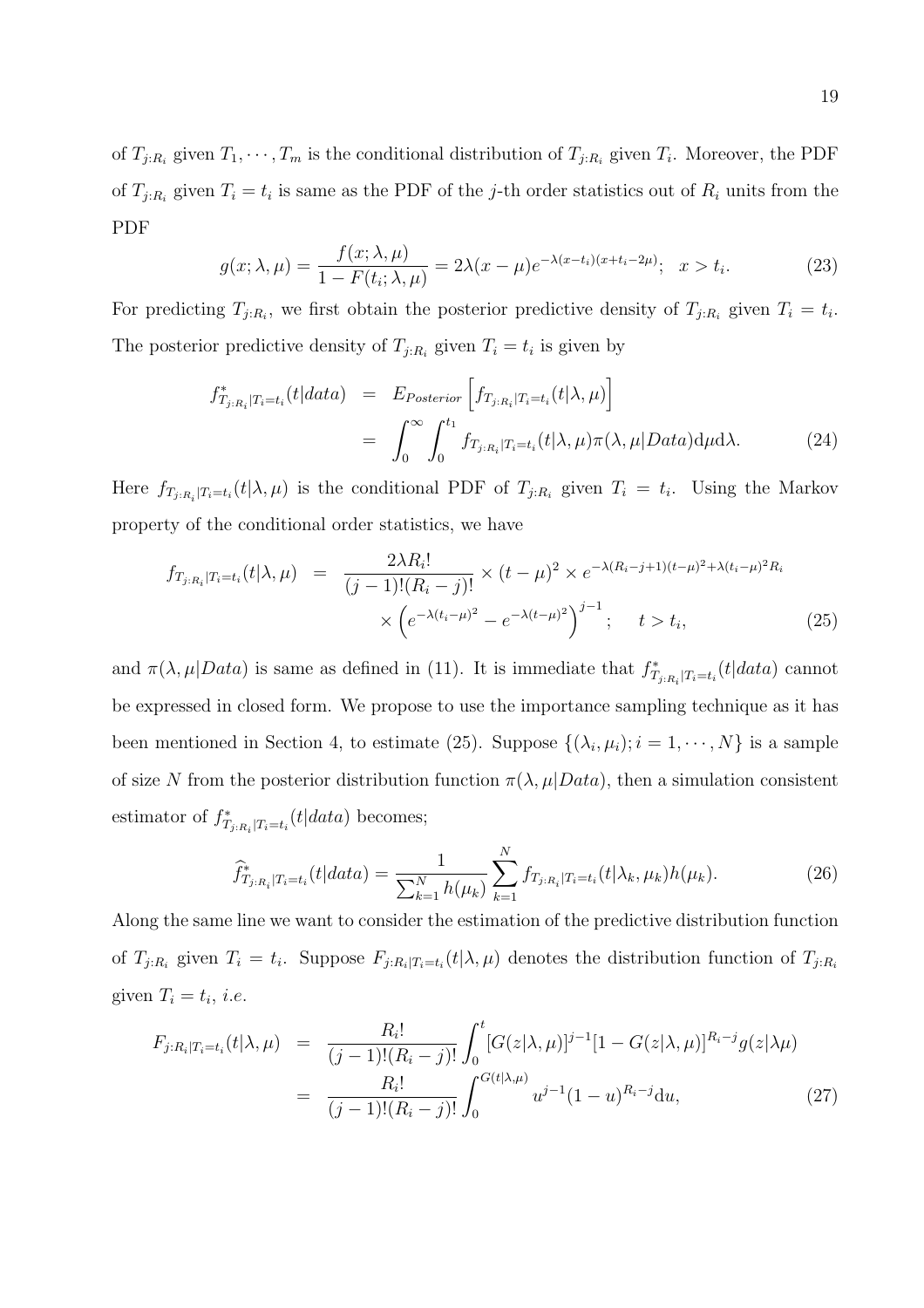and

$$
G(t|\lambda,\mu) = \frac{F(t|\lambda,\mu) - F(t_i|\lambda,\mu)}{1 - F(t_i|\lambda,\mu)}; \quad t > t_i.
$$

Therefore, the posterior predictive density of  $T_{j:R_i}$  given  $T_i = t_i$  is given by

$$
F_{T_{j:R_i}|T_i=t_i}^*(t|data) = E_{Posterior}\left[F_{T_{j:R_i}|T_i=t_i}(t|\lambda,\mu)\right]
$$
  

$$
= \int_0^\infty \int_0^{t_1} F_{T_{j:R_i}|T_i=t_i}(t|\lambda,\mu)\pi(\lambda,\mu|Data)d\mu d\lambda.
$$
 (28)

A simulation consistent estimator of  $F_{j:R_i}^*(t|Data)$  can be obtained as

$$
\widehat{F}_{j:R_i|T_i=t_i}^*(t|Data) = \frac{1}{\sum_{k=1}^N h(\mu_k)} \sum_{k=1}^N F_{j:R_i|T_i=t_i}(t|\lambda_k, \mu_k) h(\mu_k).
$$
\n(29)

Another interesting problem is to construct a two-sided predictive interval of  $T_{j:R_i}$  based on the observed sample. Now we will briefly discuss how to construct a  $100(1-\beta)\%$  predictive interval of  $T_{j:R_i}$ . Note that a symmetric 100(1- $\beta$ )% predictive interval of  $T_{j:R_i}$  can be obtained by solving the following two equations for the lower bound  $L$  and upper bound  $U$ , see for example; Al-Jarallah and Al-Hussaini (2007),

$$
\frac{1+\beta}{2} = P[T_{j:R_i} > L | Data] = 1 - F_{T_{j:R_i} | T_{i} = t_i}^*(L | Data) \Rightarrow F_{T_{j:R_i} | T_{i} = t_i}^*(L | Data) = \frac{1}{2} - \frac{\beta}{2},
$$
  

$$
\frac{1-\beta}{2} = P[T_{j:R_i} > U | Data] = 1 - F_{T_{j:R_i} | T_{i} = t_i}^*(U | Data) \Rightarrow F_{T_{j:R_i} | T_{i} = t_i}^*(U | Data) = \frac{1}{2} + \frac{\beta}{2}.
$$

It is not possible to obtain the solutions analytically. We need to apply suitable numerical techniques for solving non-linear equations.

For illustrative purposes we have considered the data set obtained by censoring scheme 1, and obtained the posterior predictive density and the corresponding predictive distribution function of the 26th observation in Figure 3.

#### 7 Conclusions

In this paper we consider the statistical inference of the unknown parameters of the twoparameter Rayleigh distribution when the data are progressively Type-II censored. Al-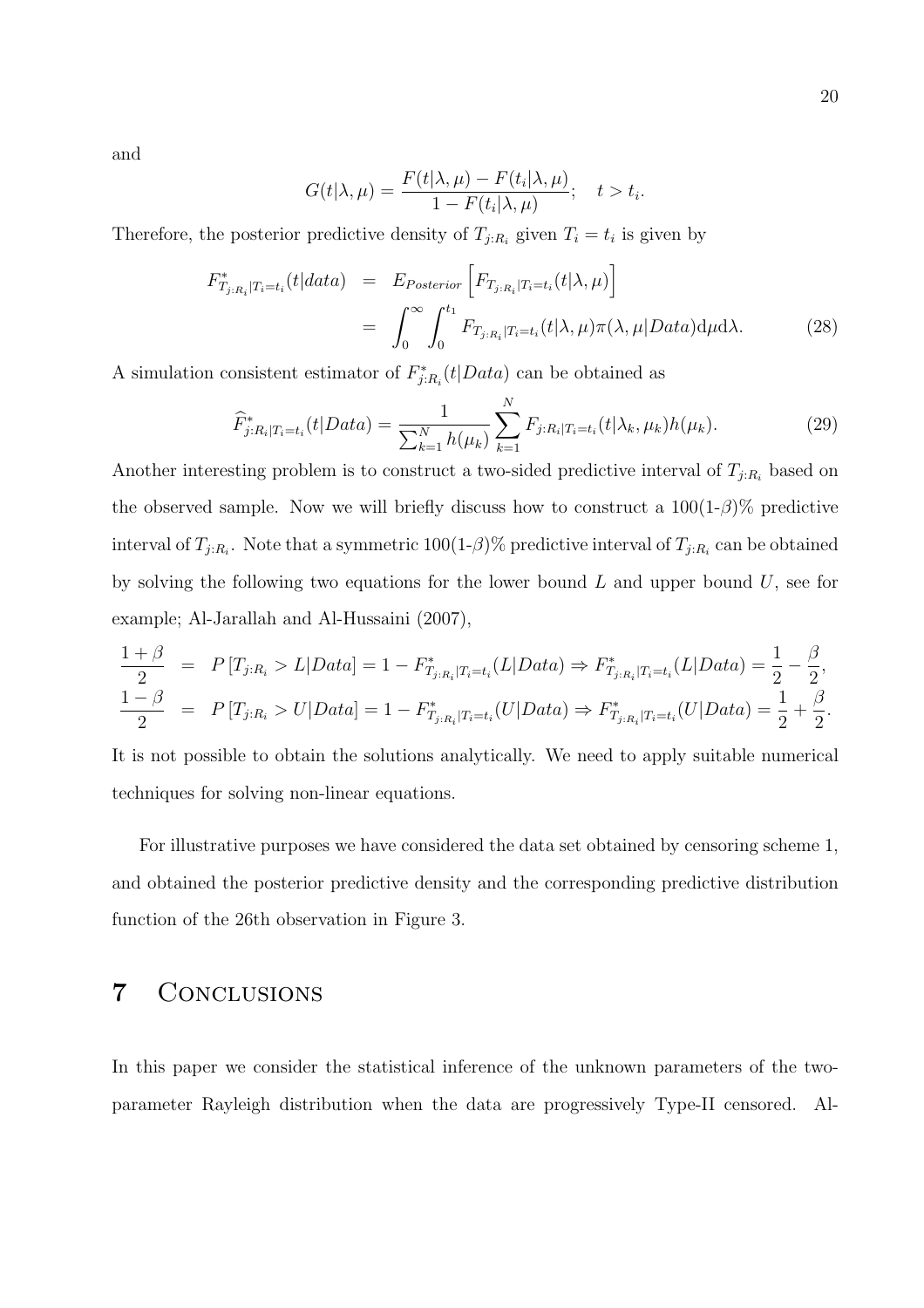

Figure 3: (a) Posterior predictive density, (b) Posterior predictive distribution function of the 26-th observation based on censoring Scheme 1 for the strength data.

though, the MLEs can be obtained by solving a one dimensional optimization problem, the corresponding confidence intervals are not easy to obtain. Due to this reason we consider the Bayesian inference of the unknown parameters and we suggest using importance sampling technique to compute the Bayes estimates and also to construct associated credible intervals. It is observed that Bayes estimates with respect to the non-informative priors behave quite similarly with the corresponding MLEs. We further consider the prediction of the unobserved observation using the observed sample from a predictive density approach. Although the predictive density cannot be obtained in explicit forms, we have proposed to use importance sampling technique to estimate the predictive density function and also the associated distribution function.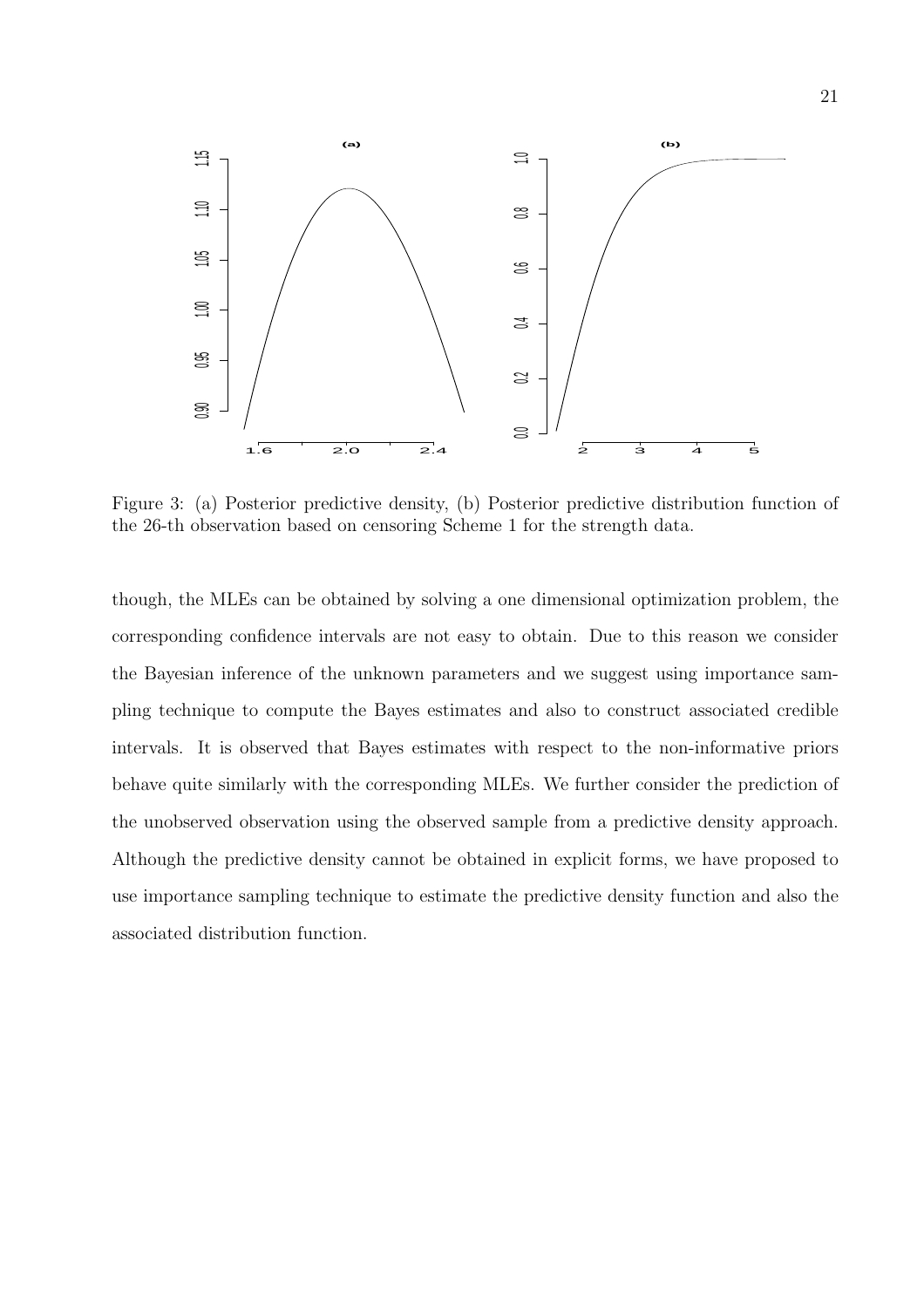#### Acknowledgements:

The authors are thankful to unknown referees for their constructive comments which had helped to improve the earlier draft of the manuscript considerably.

### **APPENDIX**

PROOF OF THEOREM 1: We write  $(4)$  as

$$
l(\mu, \lambda) = m \ln \lambda + \sum_{i=1}^{m} \ln(t_i - \mu) - \lambda \sum_{i=1}^{m} c_i (t_i - \mu)^2,
$$
 (30)

where  $c_i = (R_i + 1) \ge 1$  for  $i = 1, ..., m$ . The domain of the log-likelihood function  $l(\mu, \lambda)$ is  $[0, t_1) \times (0, \infty)$ . First we will show that for  $(\mu, \lambda) \in (-\infty, t_1) \times (0, \infty)$ , the maximum of  $l(\mu, \lambda)$  exists and it is unique. The following observations will be useful

$$
\frac{\partial^2 l(\mu,\lambda)}{\partial \lambda^2} = -\frac{m}{\lambda^2} < 0, \quad \frac{\partial l(\mu,\lambda)}{\partial \mu^2} = -\sum_{i=1}^m \frac{1}{(t_i - \mu)^2} - 2\lambda \sum_{i=1}^m c_i < 0.
$$

Hence for fixed  $\lambda(\mu)$ ,  $l(\mu, \lambda)$  is a strictly concave function of  $\mu(\lambda)$ . Since  $m \geq 2$ , for fixed  $\lambda$ 

$$
\lim_{\mu \to -\infty} l(\mu, \lambda) = -\infty \quad \text{and} \quad \lim_{\mu \to t_1} l(\mu, \lambda) = -\infty \tag{31}
$$

and for fixed  $\mu$ 

$$
\lim_{\lambda \to 0} l(\mu, \lambda) = -\infty \quad \text{and} \quad \lim_{\lambda \to \infty} l(\mu, \lambda) = -\infty.
$$
 (32)

Therefore, for fixed  $\lambda(\mu)$ ,  $l(\mu, \lambda)$  is an unimodal function with respect to  $\mu(\lambda)$ . Further,

$$
\lim_{\substack{\mu \to -\infty \\ \lambda \to 0}} l(\mu, \lambda) = -\infty, \lim_{\substack{\mu \to t_1 \\ \lambda \to 0}} l(\mu, \lambda) = -\infty, \lim_{\substack{\mu \to -\infty \\ \lambda \to \infty}} l(\mu, \lambda) = -\infty \lim_{\substack{\mu \to t_1 \\ \lambda \to \infty}} l(\mu, \lambda) = -\infty. (33)
$$

Suppose  $(\mu_0, \lambda_0) \in (-\infty, t_1) \times (0, \infty)$ , and  $l(\mu_0, \lambda_0) = c$ . Consider, the following set

$$
A = \{(\mu, \lambda) : (\mu, \lambda) \in (-\infty, t_1) \times (0, \infty), l(\mu, \lambda) \ge c\}.
$$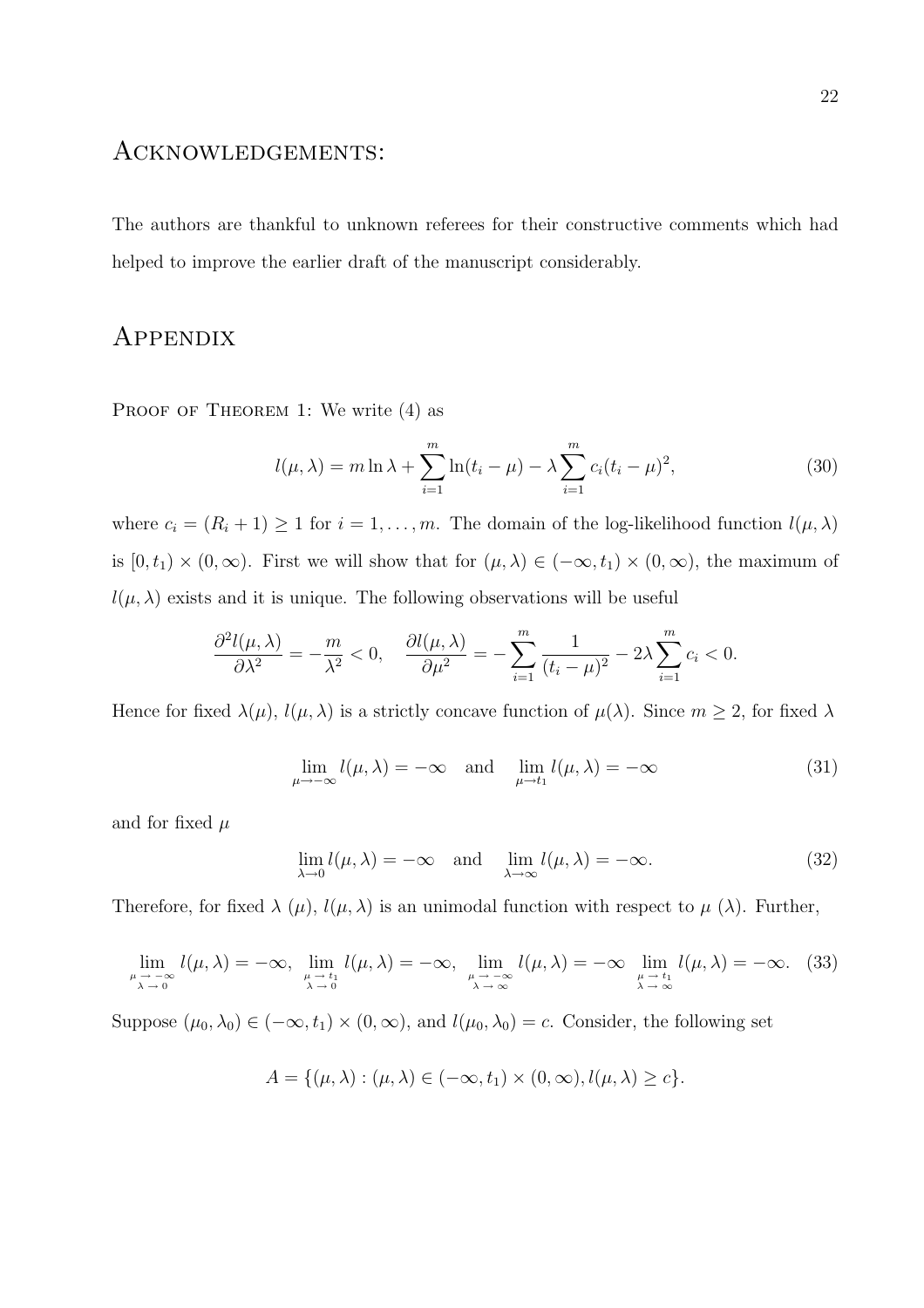A is a closed and bounded set, hence A is compact. Since  $l(\mu, \lambda)$  is a continuous function of  $(\mu, \lambda)$ , hence  $l(\mu, \lambda)$  has a maximum for  $(\mu, \lambda) \in A$ . To show that if  $(\mu_1, \lambda_1) \in (-\infty, t_1) \times$  $(0, \infty)$  maximizes  $l(\mu, \lambda)$ , then  $(\mu_1, \lambda_1)$  is unique, observe that for  $(\mu, \lambda) \in (-\infty, t_1) \times (0, \infty)$ ,

$$
l(\mu_1, \lambda_1) > l(\mu_1, \lambda) > l(\mu, \lambda).
$$
\n(34)

Therefore, if  $\mu_1 \geq 0$ , the proof is complete. Suppose  $\mu_1 < 0$ , in this case for  $(\mu, \lambda) \in$  $(0, t_1) \times (0, \infty)$ 

$$
l(\mu_1, \lambda_1) > l(0, \lambda_1) > l(\mu, \lambda_1) > l(\mu, \lambda).
$$
 (35)

Hence in this case the MLE of  $(\mu, \lambda)$  becomes  $(0, \lambda_1)$ , and it is unique.

### References

- [1] Aarset, M.V. (1987), "How to identify a bathtub shaped hazard rate?", IEEE Transactions on Reliability, vol. 36, 106 - 108.
- [2] Al-Jarallah, R.A. and Al-Hussaini, E.K. (2007), "Bayes inference under a finite mixture of two-compund Gompertz components model", Journal of Statistical Computation and Simulation, vol. 77, 915-927.
- [3] Al-Hussaini, E.K. (1999), "Predicting observable from a general class of distributions", Journal of Statistical Planning and Inference, vol. 79, 79 - 91.
- [4] Ali Mousa, M.A.M. and Al-Sagheer, S.A. (2005), "Bayesian prediction for progressively type-II censored data from the Rayleigh model", Communications in Statistics - Theory and Methods, vol. 34, 2353 - 2361.
- [5] Badar, M.G. and Priest, A.M. (1982), "Statistical aspects of fiber and bundle strength in hybrid composites", Progress in Science and Engineering Composites, Hayashi, T., Kawata, K. and Umekawa, S. eds. Tokyo, 1129 - 1136.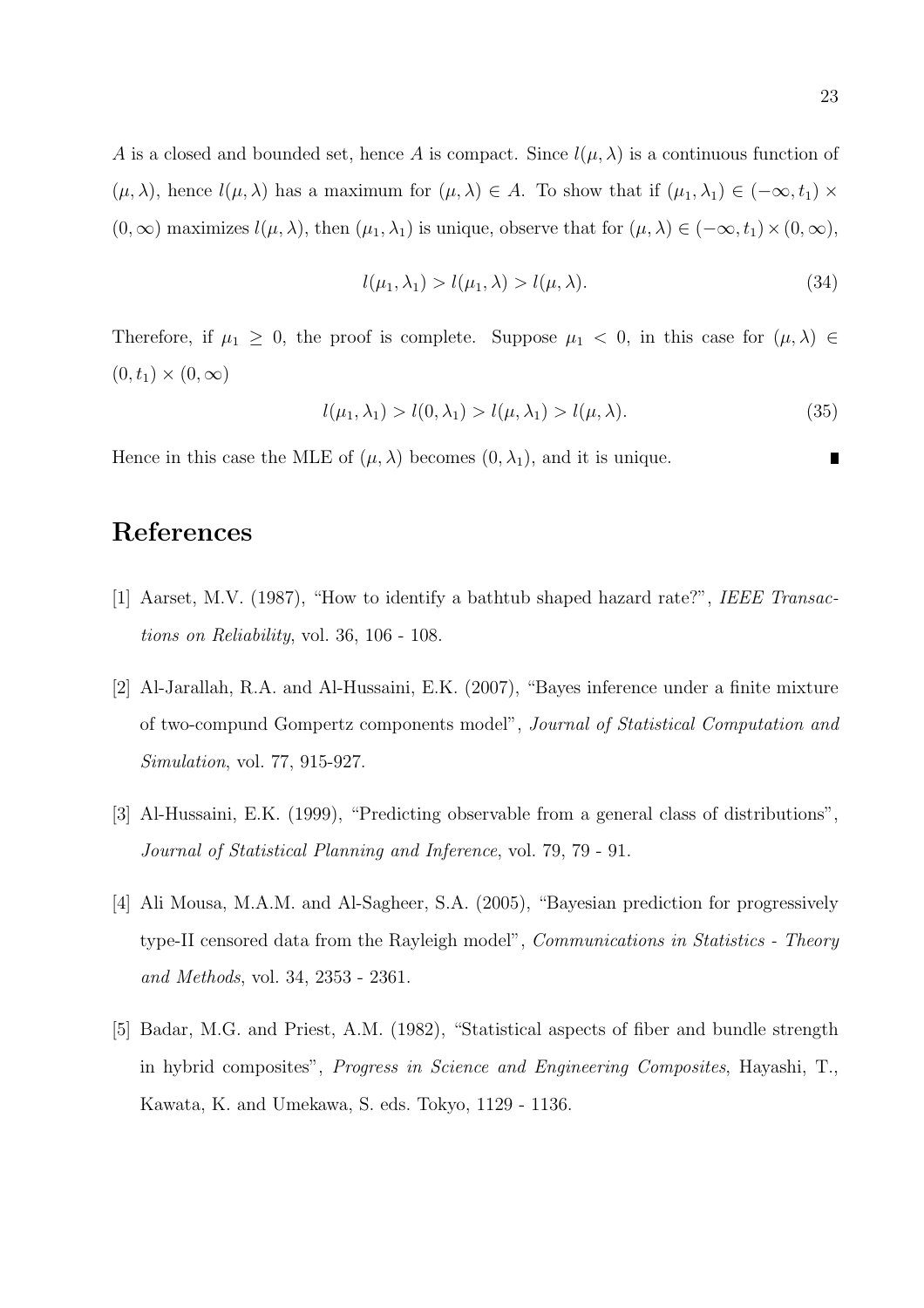- [6] Balakrishnan, N. and Aggrawalla, R. (2000), Progressive Censoring: Theory, Methods and Applications, Boston, Berkhauser.
- [7] Balakrishnan, N., Beutner, E. and Cramer, E. (2010), "Exact two-sample non-parametric confidence, prediction, and tolerance intervals based on ordinary and progressively type-II right censored data", Test, vol. 19, 68 - 91.
- [8] Balakrishnan, N. (2007), "Progressive censoring methodology: an appraisal (with discussions), Test, vol. 16, 211 - 296.
- [9] Balakrishnan, N. and Rao, C.R. (1997), "Large sample approximations to best linear unbiased estimation and best linear unbiased prediction based on progressively censored samples and some applications", Advances in Statistical Decision Theory and Applications, eds. Panchapakesan, S. and Balakrishnan, N., Birkhauser, Boston, 431 - 444.
- [10] Balakrishnan, N. and Sandhu, R.A. (1995), "A simple algorithm for generating progressively type-II generated samples", American Statistician, vol. 49, 229 - 230.
- [11] Basak, I., Basak, P. and Balakrishnan, N. (2006), "On some predictors of times to failure of censored items in progressively censored samples", Computational Statistics and Data Analysis, vol. 50 1313 - 1337.
- [12] Chen, M.H. and Shao, Q.M. (1999), "Monte Carlo estimation of Bayesian credible and HPD intervals", Journal of Computational and Graphical Statistics, vol. 8, 69 - 92.
- [13] Chen, M.H., Shao,Q.M., and Ibrahim,J.G. (2000), Monte Carlo Methods in Bayesian Computation, Springer-Verlag, New York.
- [14] Dey, S. (2009), "Comparison of Bayes Estimators of the parameter and reliability function for Rayleigh distribution under different loss functions", Malaysian Journal of Mathematical Sciences vol. 3, 247-264.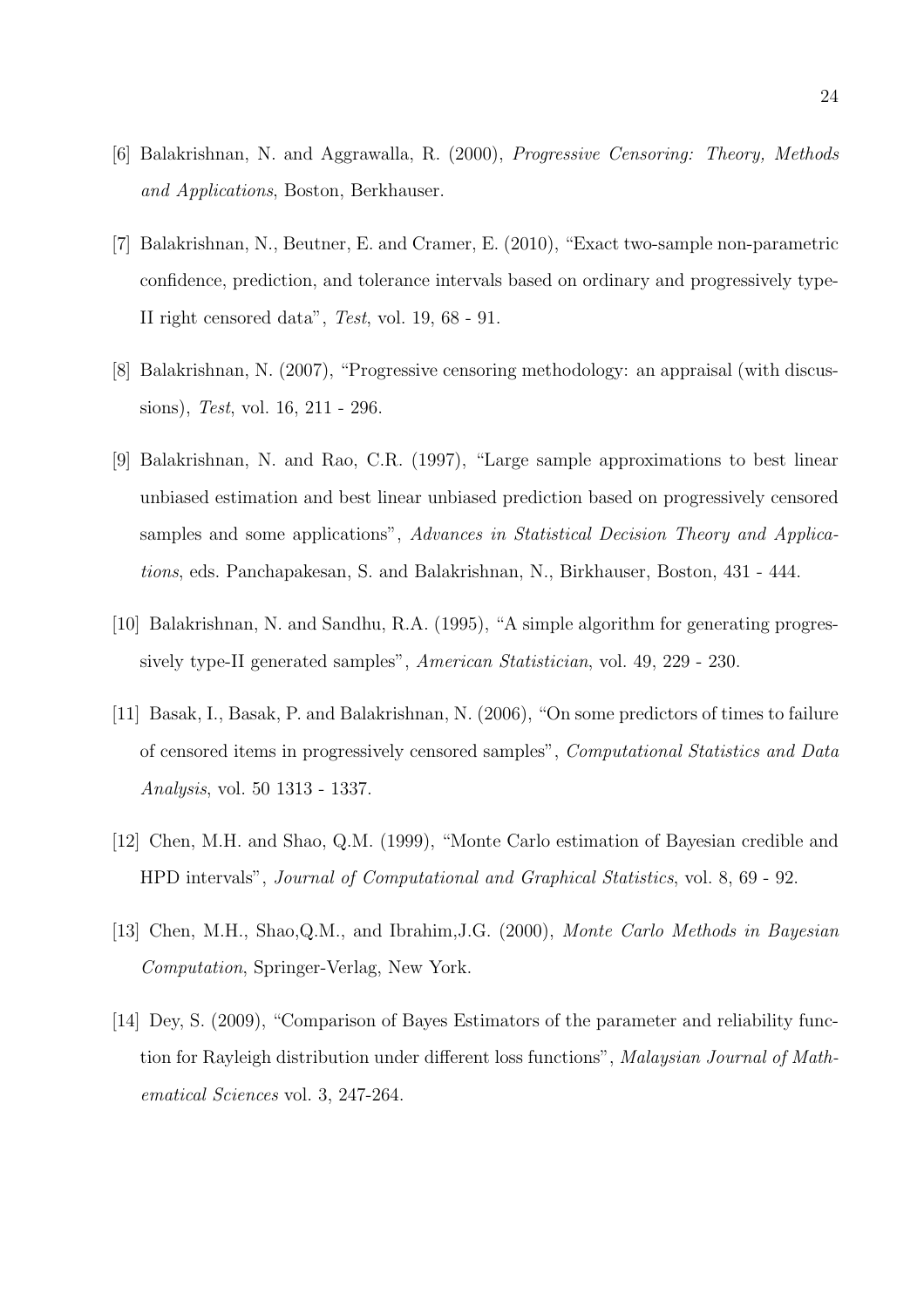- [15] Dey, S. and Das, M.K. (2007), "A Note on Prediction Interval for a Rayleigh Distribution: Bayesian Approach", American Journal of Mathematical and Management Science, vol. 1&2, 43 - 48.
- [16] Dey, S., Dey, T. and Kundu, D. (2011), "Two-parameter Rayleigh distribution: different methods of estimation", Submitted.
- [17] Dunsmore, I.R. (1974), "The Bayesian predictive distribution in life testing models", Technometrics, vol. 16, 455 - 460.
- [18] Howlader, H. and Hossain, A. (1995), "Bayesian estimation and prediction from Rayleigh distribution based on Type-II censored data", Communications in Statistics - Theory and Methods, vol. 24, 2249 - 2259.
- [19] Huang, S-R and Wu, S-J (2008), "Reliability sampling plans under progressive type-I interval censoring using cost functions", IEEE Transactions on Reliability, vol. 57, 445 - 451.
- [20] Johnson, N.L., Kotz, S. and Balakrishnan, N. (1994), Continuous Univariate Distribution, Volume 1, John Wiley and Sons, New York.
- [21] Khan, H.M.R., Provost, S.B. and Singh, A. (2010), "Predictive inference from a twoparameter Rayleigh life model given a doubly censored sample", Communications in Statistics - Theory and Methods, vol. 39, 1237 - 1246.
- [22] Kim, C. and Han, K. (2009), "Estimation of the scale parameter of the Rayleigh distribution under general progressive censoring", Journal of the Korean Statistical Society, vol. 38, 239 - 245.
- [23] Kundu, D. (2008), "Bayesian inference and life testing plan for Weibull distribution in presence of progressive censoring", Technometrics, vol. 50, 144 - 154.